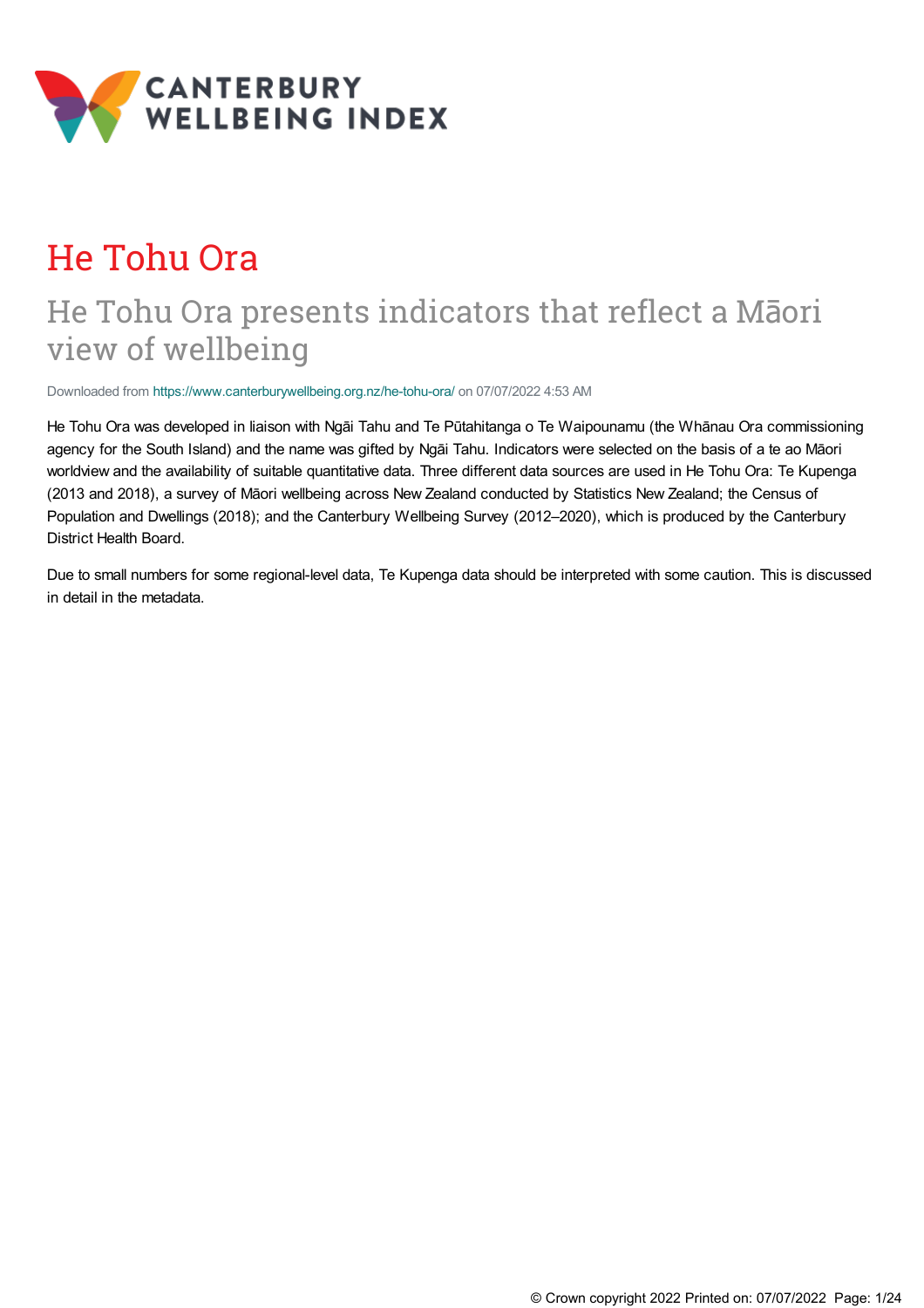### **BACKGROUND**

As described by Te Whare Tapa Whā model of health, Māori wellbeing encompasses taha wairua (spiritual health), taha tinana (physical health), taha hinengaro (mental/emotional health) and taha whānau (family health) [1]. Further dimensions of Māori health are illustrated by Te Pae Māhutonga model of health promotion, which includes mauriora (cultural identity), te oranga (participation in society), toiora (healthy lifestyles), waiora (physical environment), ngā manukura (community leadership), and te mana whakahaere (autonomy) [2]. Te Pae Māhutonga highlights the importance of other determinants of health, for example mauriora and culture, which is a central determinant of Māori health and wellbeing [3]. Mauriora is reflected in the Index through indicators reflecting cultural identity and participation in Māori society.

Both Te Whare Tapa Whā and Te Pae Māhutonga are holistic models of health that recognise the interrelated nature of aspects of wellbeing. For example, a contaminated water or food source might affect environmental, physical and spiritual wellbeing. To experience good health, all aspects of wellbeing need to be strong and balanced [4].

Whānau is a core aspect of wellbeing for Māori. Whānau can extend beyond immediate family and households to include extended family, neighbours, close friends and even communities [5]. Being in regular contact with whānau may provide an individual with maanaki (support, hospitality and care), access to Māori culture, and sense of identity [5]. The Whānau Ora outcome framework has informed indicator selection for He Tohu Ora. Whānau Ora is a nationwide initiative that provides a whānau-focused and strengths-based approach to support whānau development. It is built on a Māori cultural foundation and utilises the collective strengths and capabilities of whānau to achieve better outcomes in areas such as health, education, housing and employment [6]. Whānau Ora is achieved when whānau are: self-managing and empowered leaders; living healthy lifestyles; participating fully in society; confidently participating in te ao Māori; economically secure and successfully involved in wealth creation; cohesive, resilient and nurturing; and responsible stewards of their natural and living environments.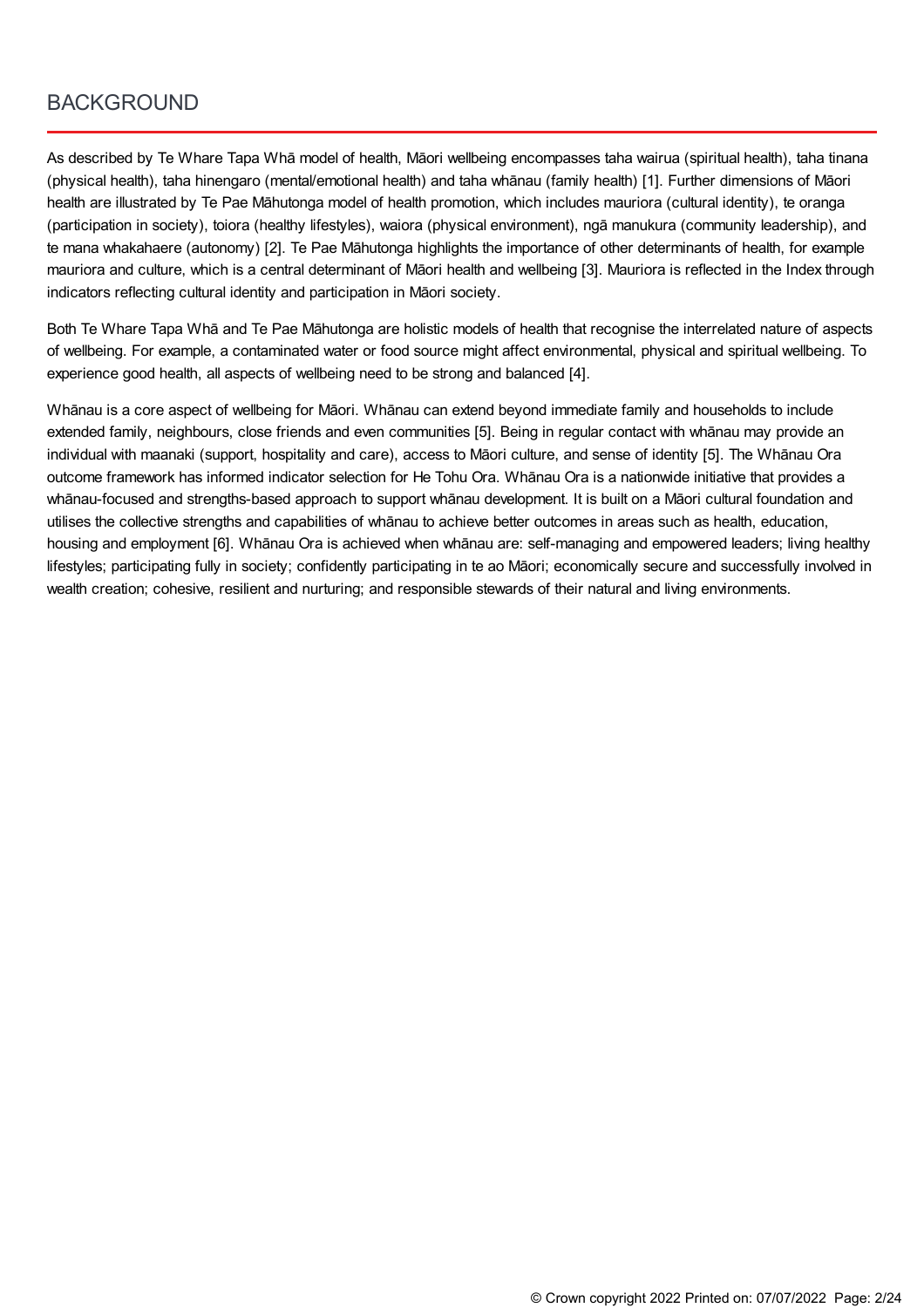## SENSE OF NEIGHBOURHOOD

This indicator measures the extent to which a person feels a sense of community with others in their neighbourhood. It reflects the importance of belonging as a form of social capital, which in turn has a positive effect on health and wellbeing [7, 8]. Within te ao Māori, manaakitanga (support, hospitality and care), tautoko (support), and kotahitanga (unity and solidarity) are important values to have within a community of any form [9]. Within a neighbourhood, this might mean checking on an elderly neighbour, participating in neighbourhood groups (for example neighbourhood watch), or interacting with people from your neighbourhood.

The Canterbury Wellbeing Survey asked respondents the extent to which they agree or disagree that they feel a sense of community with others in their neighbourhood [10]. There were five response options, ranging from strongly agree to strongly disagree.

This indicator presents the proportion of Māori and non-Māori survey respondents who reported agreeing/strongly agreeing that they feel a sense of community with others in their neighbourhood.



The figure shows that, since 2012, the proportion of respondents reporting feeling a sense of community with others in their neighbourhood has declined for both Māori and non-Māori respondents. The proportion peaked in the two years following the 2011 Christchurch earthquake (non-Māori 54.4% in 2012 and Māori 55.9% in 2013). Prior to 2014, a higher proportion of Māori respondents reported feeling a sense of community with others in their neighbourhood than non-Māori, however in 2014, the Māori proportion (43.4%) dropped below the non-Māori proportion (a decline of 10 percentage points). Both Māori and non-Māori respondents reported the lowest sense of community with others in their neighbourhood in September 2015 (37.2% and 46.8%, respectively). Since 2015, sense of community for Māori respondents has improved, slightly exceeding the non-Māori level in June 2019 (Māori 48.1% and non-Māori 47.4%). Throughout this time period, the proportion for Māori has shown greater variation than the proportion for non-Māori, due to smaller absolute numbers. The differences between Māori and non-Māori respondents are not statistically significant over the time-series, with the exception of April 2015.

#### **Data Sources**

**Source:** Canterbury District Health Board.

**Survey/data set:** Canterbury Wellbeing Survey to 2019. Access publicly available data from the Community and Public Health (Canterbury DHB) website [www.cph.co.nz/your-health/wellbeing-survey/](https://www.cph.co.nz/your-health/wellbeing-survey/) **Source data frequency:** Annually.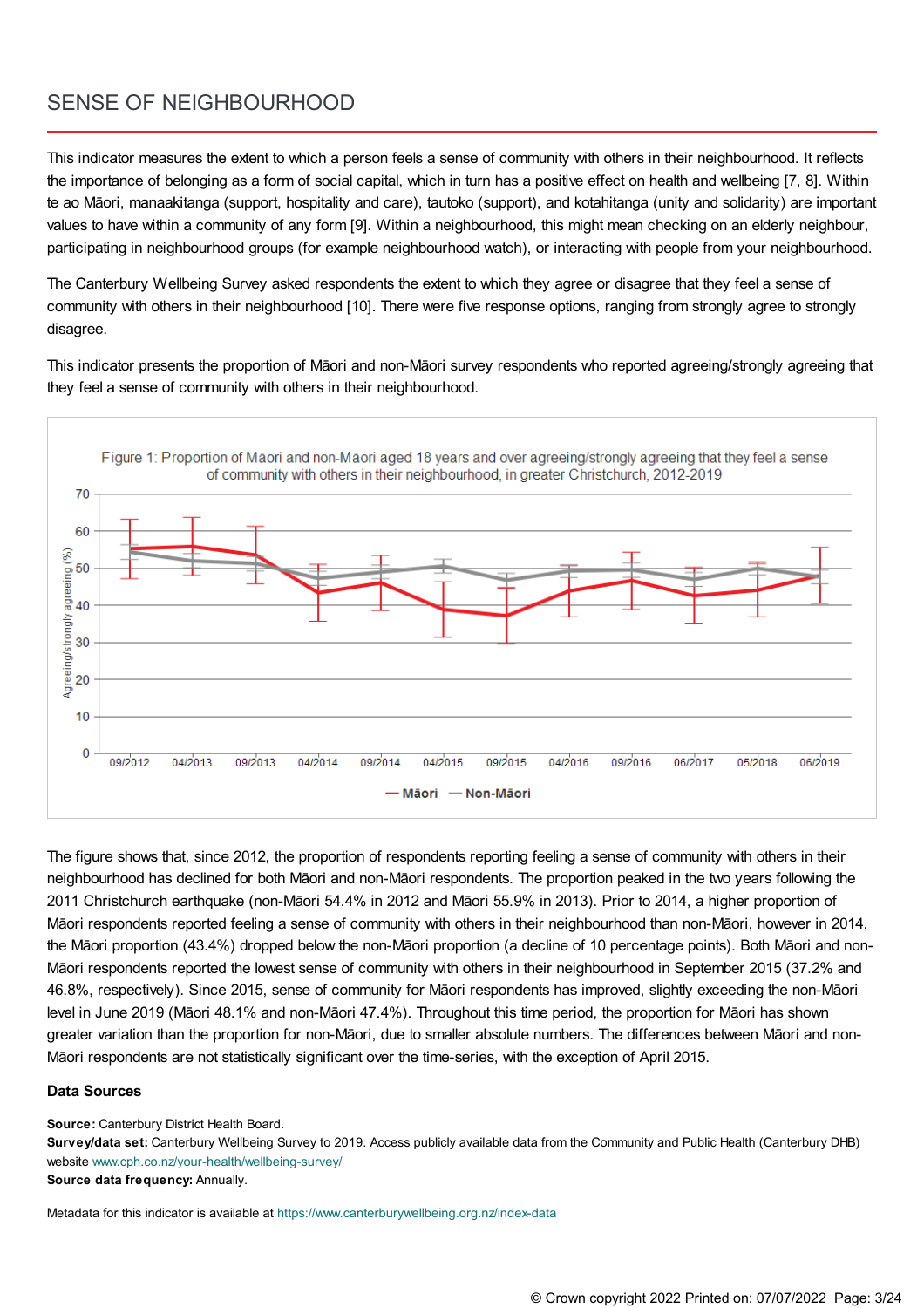### WHĀNAU SUPPORT

Having whānau support in times of need allows people to have material and emotional support, both of which influence health and wellbeing [11]. From a te ao Māori perspective, manaakitanga (showing respect, generosity and care for others) is an important aspect to achieve individual and whānau wellbeing [1]. Not only is it important to receive care from whānau but also to reciprocate that care, particularly towards those who may have greater need, such as younger and older members of whānau [1].

Te Kupenga 2013 asked respondents how easy or hard it would be for them to find someone to help them in times of need (e.g., when they have serious illness) [12]. There were five response options ranging from very easy to very hard.

This indicator presents the proportion of survey respondents who reported it being easy or very easy to get whānau support in times of need, from whānau living in another household.



In 2013, the majority of respondents for Canterbury (80%), the rest of the South Island (76.7%) and New Zealand (81.2%) reported it was easy or very easy to get whānau support in times of need (from whānau living in another household). Canterbury (50.7%) had the highest proportion reporting it was very easy to get whānau support followed by New Zealand overall (46.1%) and the rest of the South Island (43%).

#### **Data Sources**

**Source:** Statistics New Zealand.

**Survey/data set:** Te Kupenga 2013. Access publicly available data from the Statistics New Zealand website [www.archive.stats.govt.nz/browse\\_for\\_stats/people\\_and\\_communities/maori/te-kupenga.aspx](http://www.archive.stats.govt.nz/browse_for_stats/people_and_communities/maori/te-kupenga.aspx) **Source data frequency:** Updated in 2018 and then 10-yearly.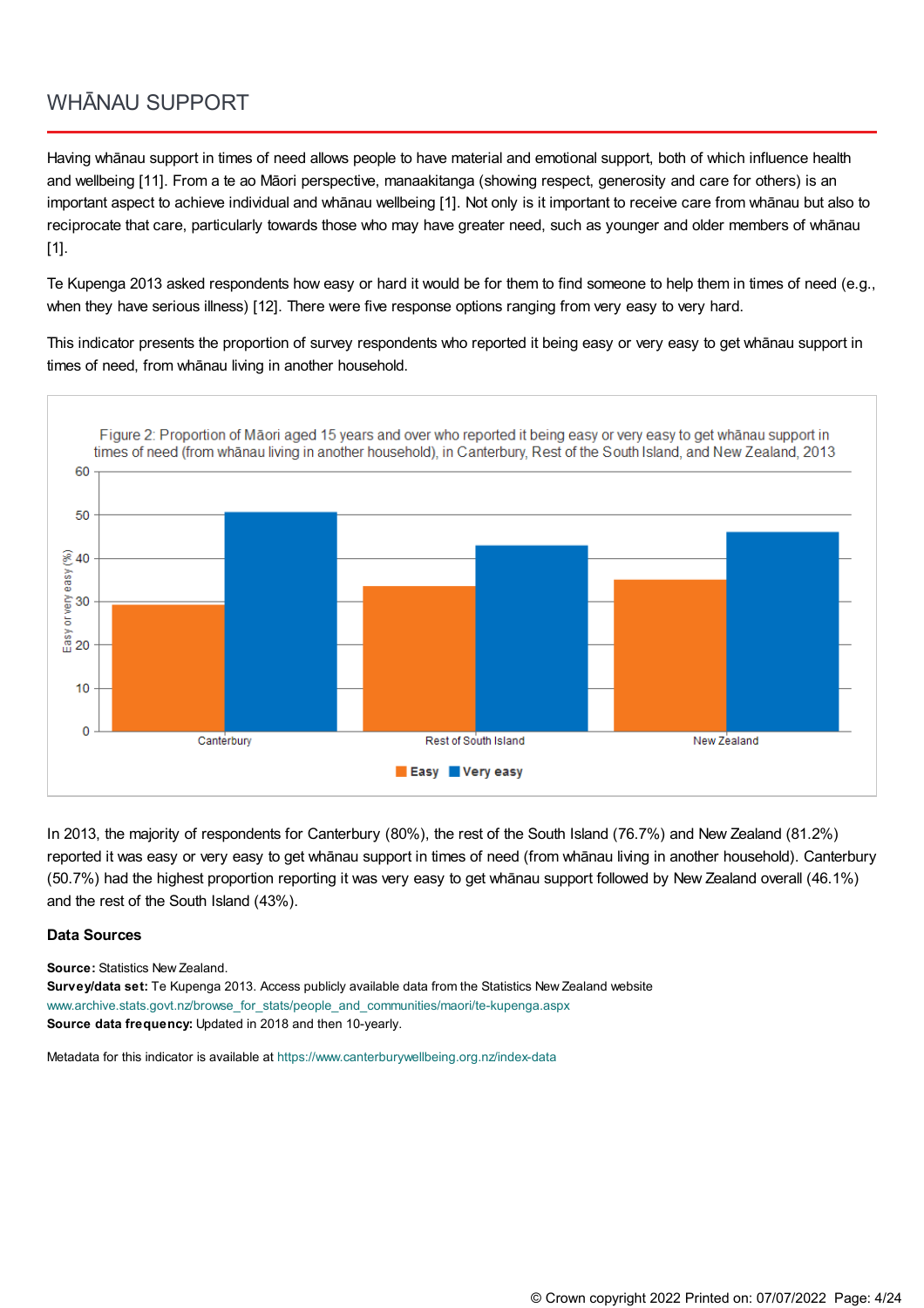### WHĀNAU CONTACT

Having strong whanaungatanga (relationship and kinship) is an important dimension of Māori wellbeing. Strong relationships within whānau can provide physical and emotional support, collective action, and a strong sense of identity [3, 5]. Regular contact with whānau who live outside the home is also an important factor for life satisfaction [13]. Contact with whānau may be face-to-face or by utilising technology to communicate. This indicator measures respondents' level of satisfaction with whānau contact, rather than the amount of contact.

Te Kupenga 2013 asked respondents to consider all types of contact they have with whānau who they do not live with and, overall, if the contact was too much, the right amount, or not enough [12].

This indicator presents the proportion of survey respondents reporting the amount of contact with whānau living in another household was about the right amount, during the past four weeks.



The figure shows that for all three areas in 2013, the majority of respondents reported the contact they had with whānau who they don't live with was about the right amount. Canterbury respondents had a slightly higher proportion (65.9%) than the rest of the South Island and New Zealand, where the proportion was 64.7 percent and 63.2 percent, respectively.

#### **Data Sources**

**Source:** Statistics New Zealand.

**Survey/data set:** Te Kupenga 2013. Access publicly available data from the Statistics New Zealand website [www.archive.stats.govt.nz/browse\\_for\\_stats/people\\_and\\_communities/maori/te-kupenga.aspx](http://www.archive.stats.govt.nz/browse_for_stats/people_and_communities/maori/te-kupenga.aspx) **Source data frequency:** Updated in 2018 and then 10-yearly.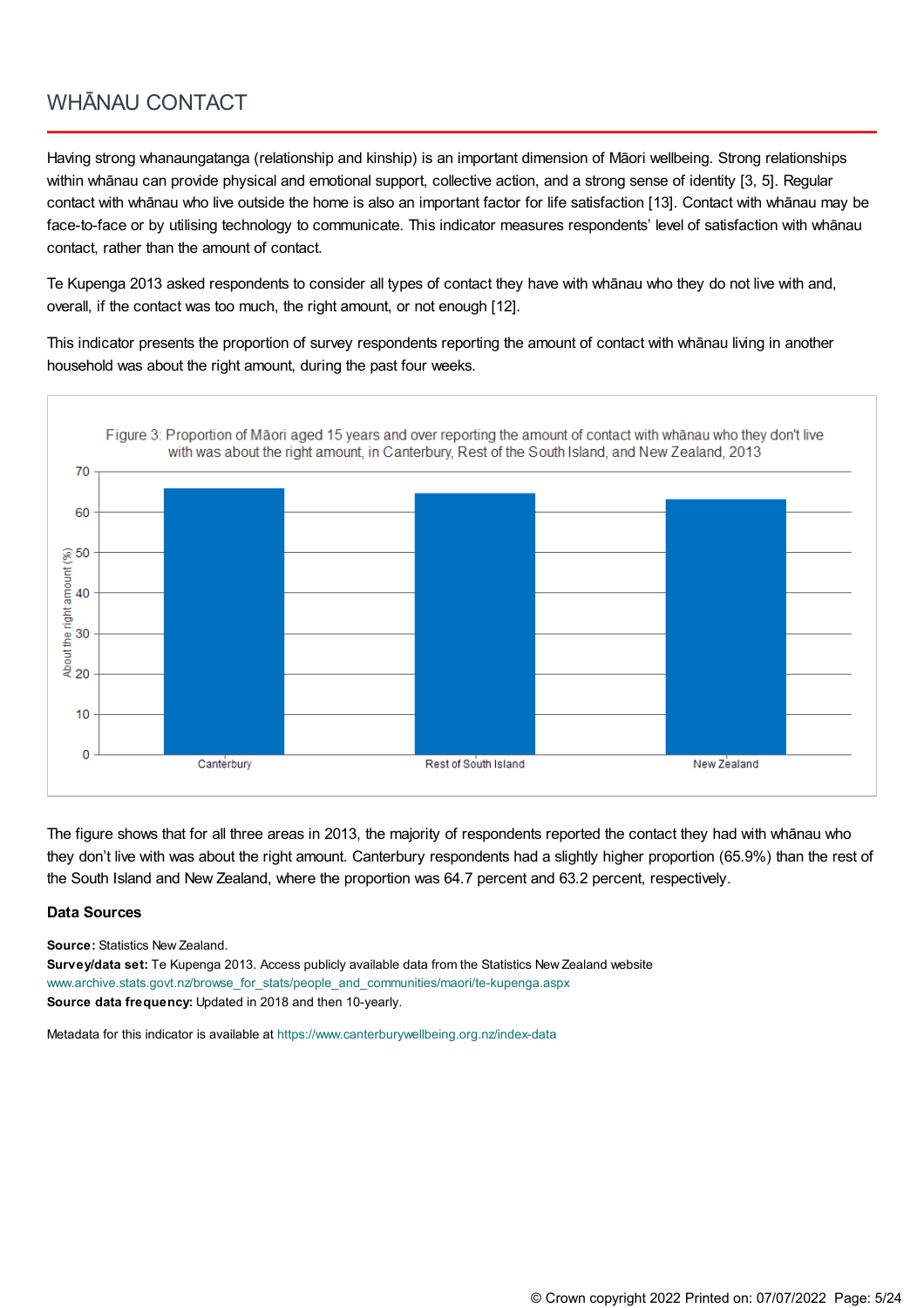### UNPAID ACTIVITIES

Unpaid activities may include domestic activity, unpaid child care, aged care and care of people with disabilities. From a Māori worldview, manaakitanga (showing respect, generosity and care for others) and whanaungatanga (relationship and kinship) are important values that contribute to individual and whānau wellbeing [1]. Manaakitanga also extends to participation in the wider society, for example helping out at local marae, schools, churches or sports clubs.

The 2018 Census asked respondents which activities, from a list of options, they had done within the past four weeks, without pay [14].

This indicator presents the proportion of Māori and non-Māori adults who had undertaken unpaid activities in the past four weeks in greater Christchurch.



The figure shows that Māori in greater Christchurch took part in more unpaid activities than non-Māori, at the time of the 2018 Census. The most notable differences between Māori and non-Māori, by type of activity, were for looking after a child who does not live in their own household (Māori 20.2%; non-Māori 14.2%) and looking after a child who does live in their own household (Māori 36.9%; non-Māori 28.1%). Additionally, more Māori had helped someone who is ill or has a disability, from both their own household (Māori 9.4%; non-Māori 6.4%) and from another household (Māori 9.7%; non-Māori 8.1%). Similarly, a higher proportion of Māori than non-Māori had undertaken other helping or voluntary work for or through an organisation, group, or marae (15.1% Māori; 14.0% non-Māori).

#### **Data Sources**

**Source:** Statistics New Zealand. **Survey/data set:** Census of Population and Dwellings. Access publicly available data from the Statistics New Zealand website [www.stats.govt.nz/2018-census/](https://www.stats.govt.nz/2018-census/)

**Source data frequency:** Census conducted every 5 years.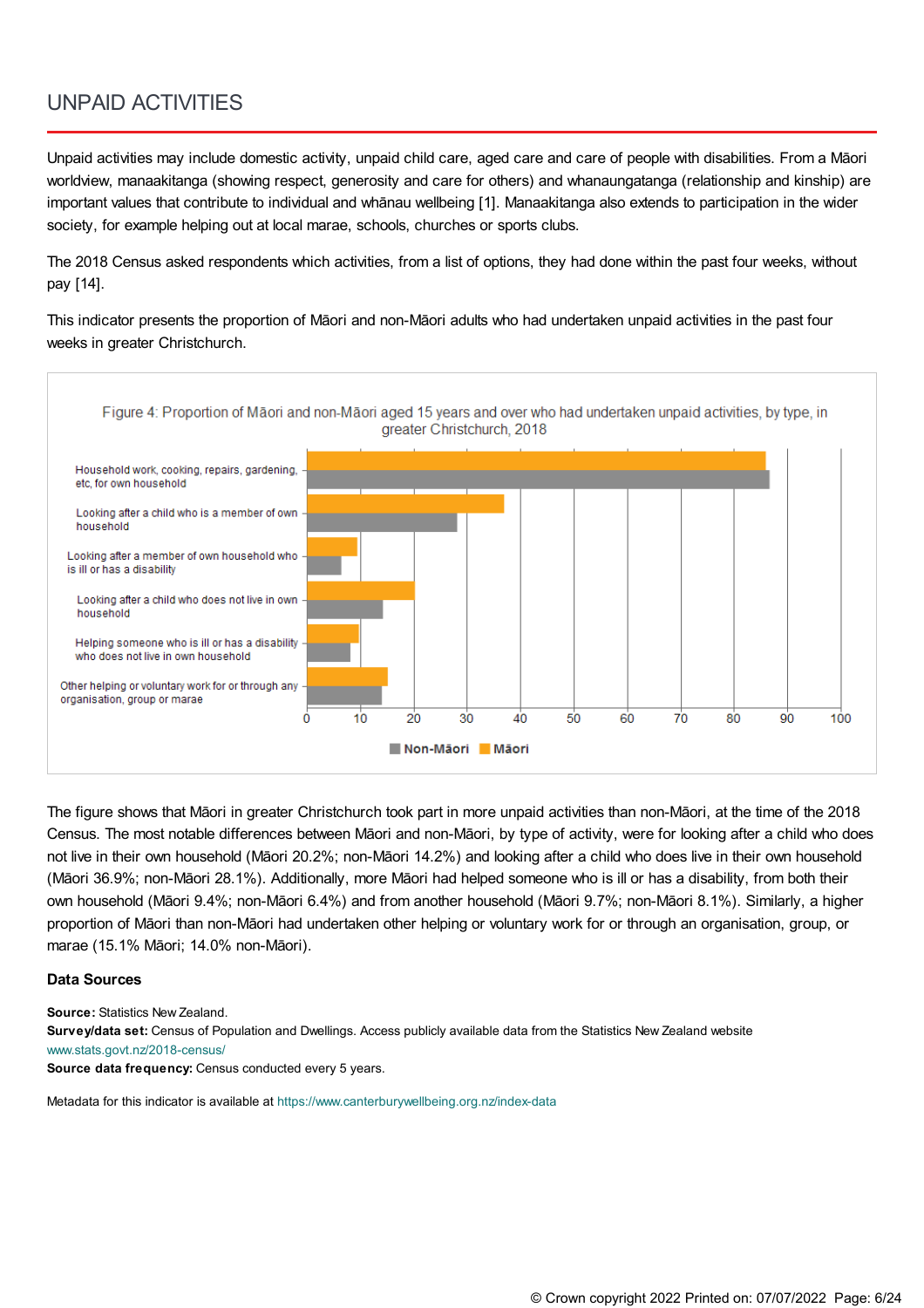### WHĀNAU WELLBEING

Whānau wellbeing is a measure of how well an individual thinks their whānau is doing. There is an interdependence between whānau wellbeing and individual wellbeing [15]; for whānau to flourish collectively, each individual member must be well and thriving. Māori who report very high levels of life satisfaction are more likely to report very high whānau wellbeing, than those with overall low life satisfaction [15]. Other contributors to whānau wellbeing include whānau: heritage, wealth, capability, cohesion, connectedness and resilience [3, 16]. The significance of whānau wellbeing has been recognised in evidence, policy and programmes, such as Whānau Ora, a nationwide initiative that provides a whānau-focused and strengths-based approach to supporting families and whānau.

Te Kupenga 2013 asked respondents to think in general how their whānau was doing, rating them on a scale of zero (extremely badly) to ten (extremely well) [12].



This indicator presents the proportion of respondents who rated their whānau as doing well or extremely well.

The figure shows that in 2013 a majority of respondents reported their whānau was doing well, with similar proportions found in Canterbury (74.5%), the rest of the South Island (72.2%) and New Zealand (72.1%). Canterbury had a slightly higher proportion of Māori reporting their whānau was doing extremely well (12.6%), which was 3.8 and 1.3 percentage points higher than the rest of the South Island (8.8%) and New Zealand (11.3%), respectively.

#### **Data Sources**

**Source:** Statistics New Zealand.

**Survey/data set:** Te Kupenga 2013. Access publicly available data from the Statistics New Zealand website [www.archive.stats.govt.nz/browse\\_for\\_stats/people\\_and\\_communities/maori/te-kupenga.aspx](http://www.archive.stats.govt.nz/browse_for_stats/people_and_communities/maori/te-kupenga.aspx) **Source data frequency:** Updated in 2018 and then 10-yearly.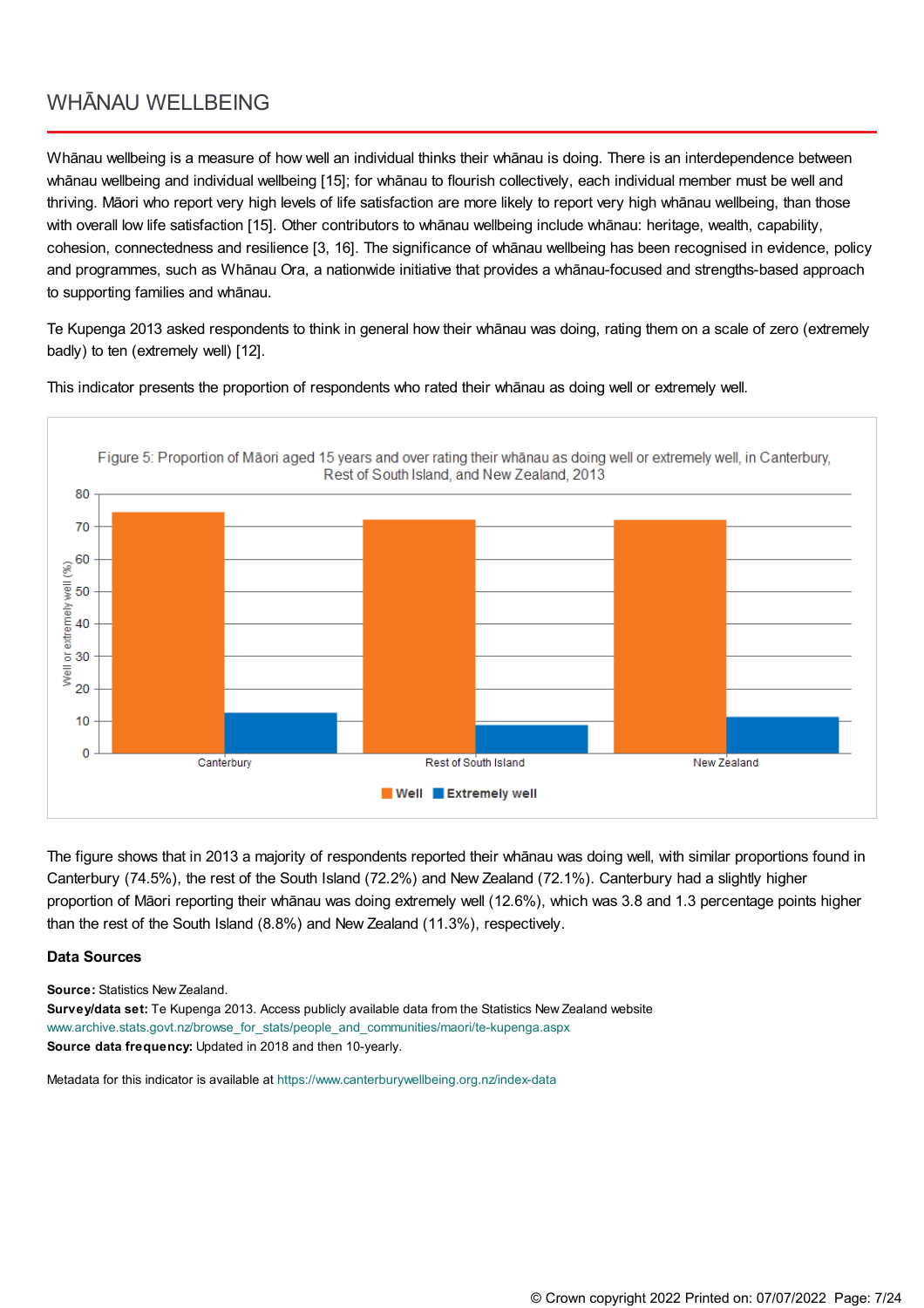### SELF-RATED HEALTH

Self-rated health allows respondents to weigh together the different aspects of health that they consider most important [17]. A person's self-rated health is therefore shaped by their cultural perspective. For example, from a Māori worldview taha wairua (spiritual health) is an essential component of good health. As the aspects of wellbeing are connected, they cannot be compartmentalised, therefore to experience good health all aspects of wellbeing need to flourish [4].

The Canterbury Wellbeing Survey includes the question 'In general, how would you rate your health?' [10]. The question has five response options, ranging from poor to excellent.

This indicator presents the proportion of Māori and non-Māori survey respondents reporting good/very good/excellent self-rated health in the Canterbury Wellbeing Survey. Note that this question was first included in 2017.



This figure shows that a statistically significantly higher proportion of non-Māori respondents reported their health as good, very good or excellent than Māori respondents in 2017 (non-Māori 83.2% and Māori 74.8%). Since 2017, the proportion of Māori respondents rating their health as good, very good or excellent has increased steadily towards the non-Māori proportion. There is no statistically significant difference between the groups in 2018 and 2019 (non-Māori 84.9% and Māori 83.2%, 2019).

#### **Data Sources**

**Source:** Canterbury District Health Board.

**Survey/data set:** Canterbury Wellbeing Survey to 2019. Access publicly available data from the Community and Public Health (Canterbury DHB) website [www.cph.co.nz/your-health/wellbeing-survey/](https://www.cph.co.nz/your-health/wellbeing-survey/)

**Source data frequency:** Annually.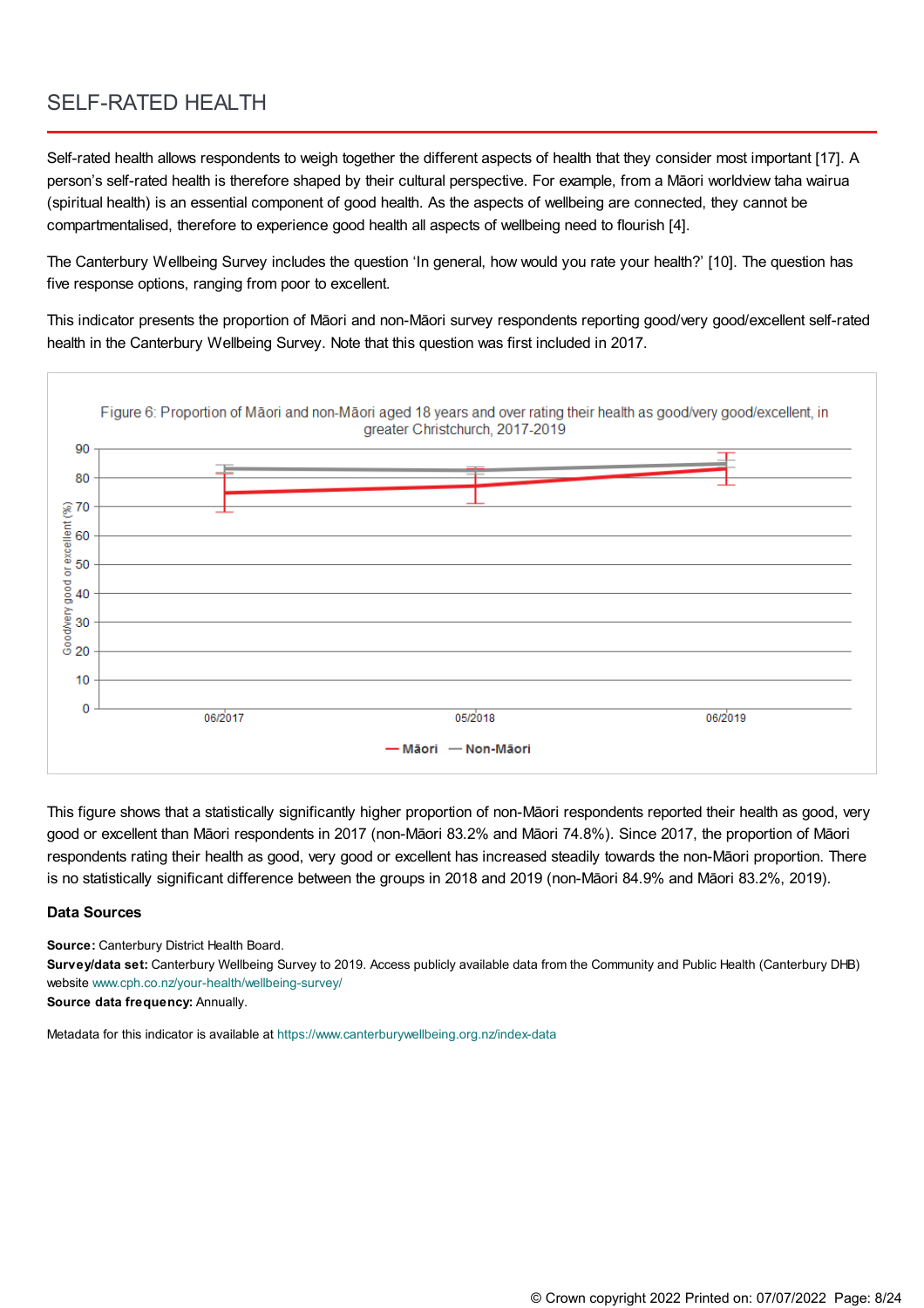### QUALITY OF LIFE

Overall quality of life is a broad concept that refers to a person's subjective evaluation of their own circumstances and experience of life, which is embedded in a cultural, social and environmental context. Although this concept is not specific to Māori, it aligns with the te ao Māori perspective of holistic wellbeing, which includes physical, mental/emotional, spiritual, and whānau wellbeing [1]. For Māori, connection to whenua (land) is an important contributor to quality of life [18].

The Canterbury Wellbeing Survey includes the question 'Would you say that your overall quality of life is…' with five response options, ranging from extremely poor to extremely good.

This figure shows the proportion of Māori and non-Māori survey respondents who rated their quality of life as good/extremely good.



The figure shows that since 2012, both Māori and non-Māori respondents' quality of life has increased overall. However, the proportion for Māori has remained consistently below the proportion for non-Māori (Māori 85.8% and non-Māori 86.4% in 2019). The largest differences between the two groups were noted in September 2012 (Māori 56.4%; non-Māori 74.6%) and September 2015 (Māori 62.1%; non-Māori 78.2%). Throughout the survey time period, the proportion for Māori has shown more variation than the proportion for non-Māori, due to smaller absolute numbers. The difference between Māori and non-Māori has been statistically significant at several time points (September 2012, September 2013, April 2014, September 2014, and September 2015) but there have not been any significant differences since April 2016.

#### **Data Sources**

**Source:** Canterbury District Health Board.

**Survey/data set:** Canterbury Wellbeing Survey to 2019. Access publicly available data from the Community and Public Health (Canterbury DHB) website [www.cph.co.nz/your-health/wellbeing-survey/](https://www.cph.co.nz/your-health/wellbeing-survey/)

**Source data frequency:** Annually.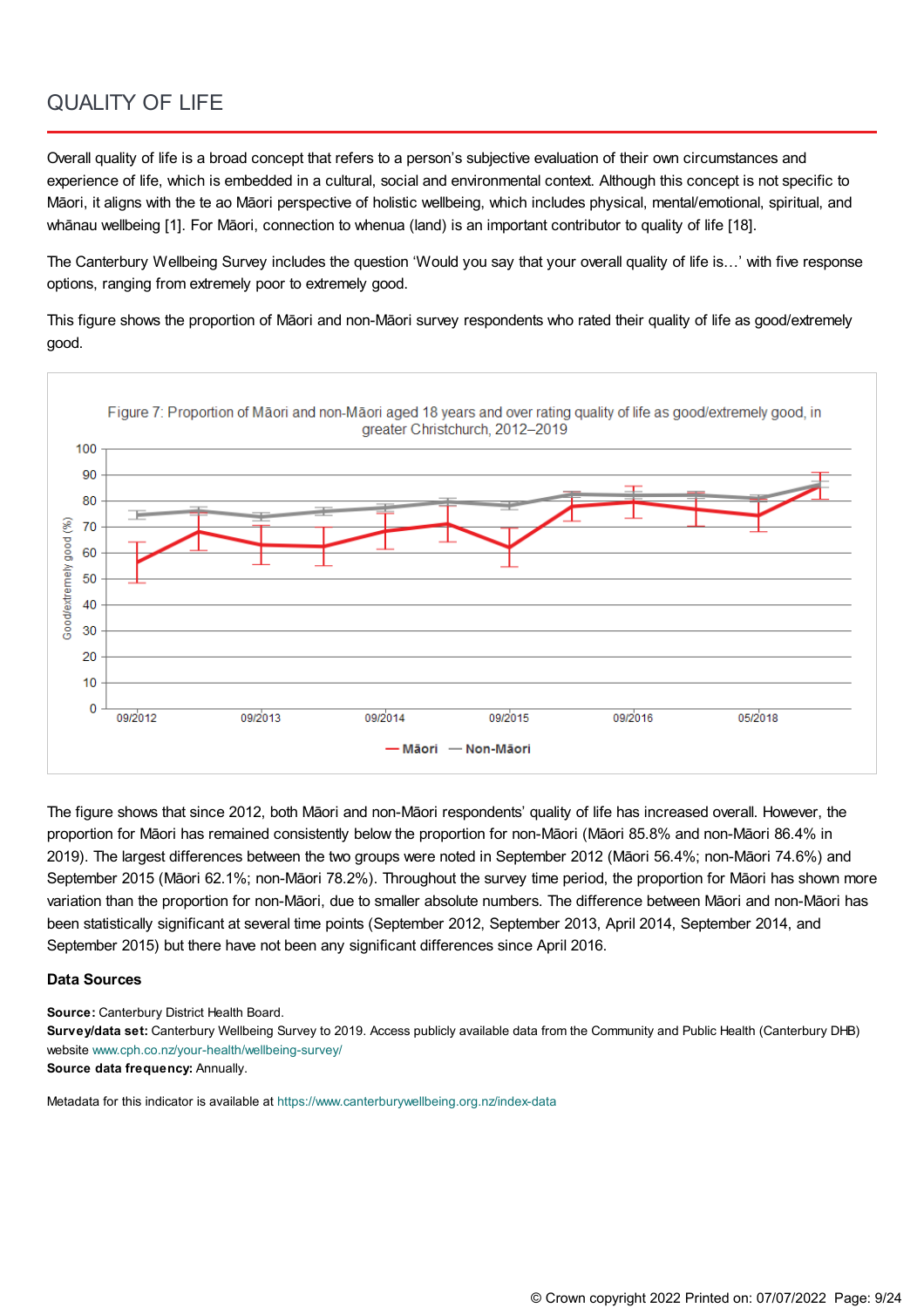### TE REO MĀORI SPEAKING

Māori language is a measure of cultural resource and a contributor to cultural identity [1]. For Māori, high levels of cultural efficacy (including speaking te reo Māori, marae protocol and Māori heritage) have been found to be associated with better emotional wellbeing [19]. However, over the last century, the proportion of Māori speakers has declined significantly. In the 2013 Census, 21.3 percent of all Māori reported they could hold a conversation in te reo Māori, a decrease of 3.7 percentage points from 1996 [20]. This declining proportion has sparked efforts to revive te reo Māori among Māori, through community and national initiatives, such as the provision of free te reo Māori language courses and increased funding for Māori television [21].

Te Kupenga 2013 asked respondents how well they were able to speak te reo Māori in day-to-day conversation [12]. The questions had five response options ranging from no more than a few words or phrases to very well.

This indicator presents the proportion of respondents who reported speaking te reo Māori no more than a few words or phrases, not very well, fairly well, well, and very well.



The figure shows that in 2013, there were higher proportions of respondents who reported speaking te reo Māori very well (5%), well (5.6%), or fairly well (12%) at the national level compared with Canterbury and the rest of the South Island. A majority of respondents in Canterbury (58.6%) and the rest of the South Island (51.3%) reported speaking no more than a few words. This compares to 45.3 percent at the national level (a difference of 13.3 and 6 percentage points, respectively).

#### **Data Sources**

**Source:** Statistics New Zealand.

**Survey/data set:** Te Kupenga 2013. Access publicly available data from the Statistics New Zealand website [www.archive.stats.govt.nz/browse\\_for\\_stats/people\\_and\\_communities/maori/te-kupenga.aspx](http://www.archive.stats.govt.nz/browse_for_stats/people_and_communities/maori/te-kupenga.aspx) **Source data frequency:** Updated in 2018 and then 10-yearly.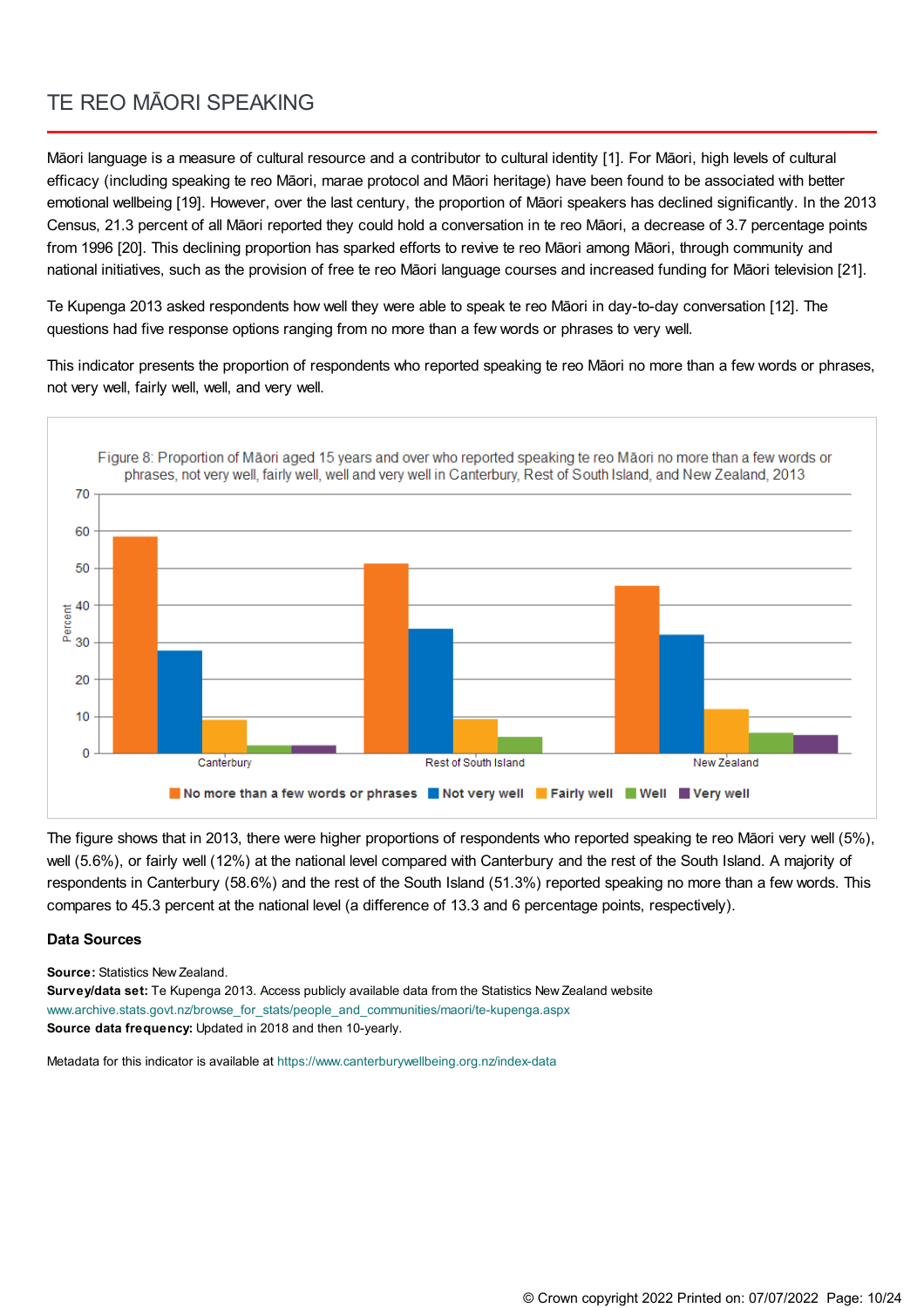### TE REO MĀORI UNDERSTANDING

Māori language is recognised as an important cultural resource which contributes to an individual's cultural identity and sense of 'being Māori' [1]. For Māori, high levels of cultural efficacy (including speaking te reo Māori, Māori heritage, and tikanga me kawa (protocols and processes, including marae protocol) have been found to be associated with better emotional wellbeing [19]. While some Māori may feel whakamā (shy or embarrassed) about speaking te reo Māori – if they are not fluent and are fearful about getting it wrong, particularly those learning later in life – they may still take pride in hearing and understanding the language [22]. This indicator reports on te reo Māori understanding, rather than speaking, noting the distinction between these two aspects of wellbeing.

Te Kupenga 2013 asked respondents how well they are able to understand Māori in day-to-day conversation [12]. The questions had five response options ranging from no more than a few words or phrases to very well.

This indicator presents the proportion of respondents that reported understanding te reo Māori very well, well, fairly well, not very well, or no more than a few words or phrases.



In 2013, higher proportions of respondents reported understanding te reo Māori very well (8.1%), well (8%), or fairly well (17%) at the national level compared with Canterbury and the rest of the South Island. Five percent of Canterbury respondents reported understanding te reo Māori very well, compared with 4.2 percent for the rest of the South Island. A majority of respondents (52.6%) from Canterbury reported understanding no more than a few words or phrases, a proportion that was higher than the rest of the South Island and New Zealand (by 9.5 and 14.9 percentage points, respectively).

#### **Data Sources**

**Source:** Statistics New Zealand.

**Survey/data set:** Te Kupenga 2013. Access publicly available data from the Statistics New Zealand website [www.archive.stats.govt.nz/browse\\_for\\_stats/people\\_and\\_communities/maori/te-kupenga.aspx](http://www.archive.stats.govt.nz/browse_for_stats/people_and_communities/maori/te-kupenga.aspx) **Source data frequency:** Updated in 2018 and then 10-yearly.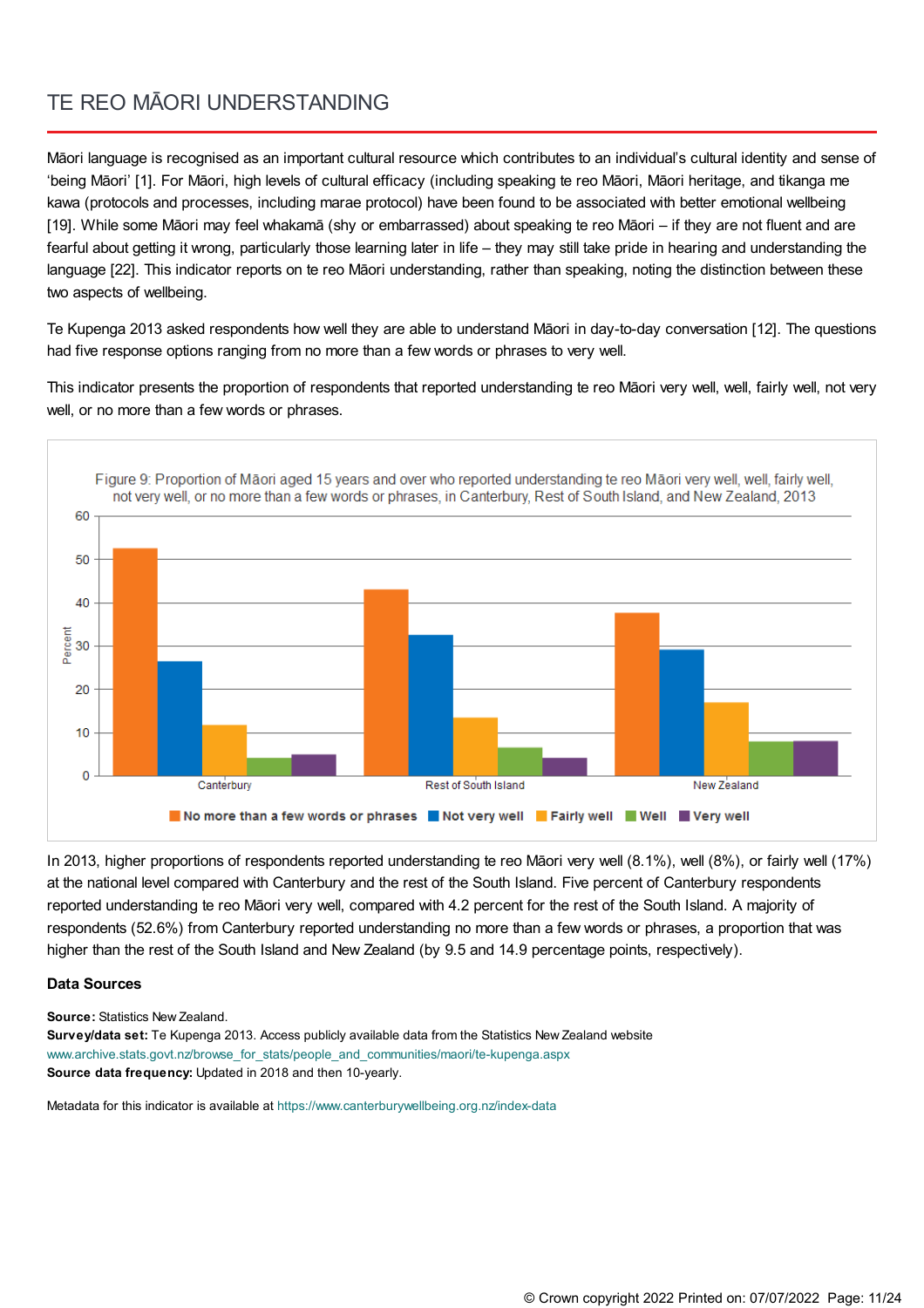### TRIBAL IDENTITY

Tribal identity relates to whether an individual knows and identifies with an iwi (tribe) and hapū/rūnanga (subtribe/marae councils). Knowing one's iwi and hapū may strengthen cultural identity for whānau and individuals by increasing their access to and participation in te ao Māori [5]. Iwi and hapū identity may be a gateway for cultural engagement opportunities such as kapahaka, access to marae, or knowledge about whakapapa (ancestral heritage) [5]. Additionally, connection to hapū or taura here groups (iwi entities that exist outside their own region) may enable access to social services and health promotion.

Te Kupenga 2013 asked respondents to indicate whether they knew their iwi and hapū [12].

This figure shows the proportion of respondents who knew their iwi and hapū.



The figure shows that in 2013 a majority of respondents for each of the three geographical areas indicated that they knew their iwi (tribe) but a significantly smaller proportion knew their hapū (subtribe). Eighty-five percent of Canterbury respondents reported knowing their iwi, which was a slightly lower proportion than the rest of the South Island (90.1%) and New Zealand (89%). Just over half (54.9%) of all respondents at national level reported knowing their hapū. This proportion was 13.9 and 13.6 percentage points higher than respondents from Canterbury and the rest of the South Island, respectively.

#### **Data Sources**

**Source:** Statistics New Zealand.

**Survey/data set:** Te Kupenga 2013. Access publicly available data from the Statistics New Zealand website [www.archive.stats.govt.nz/browse\\_for\\_stats/people\\_and\\_communities/maori/te-kupenga.aspx](http://www.archive.stats.govt.nz/browse_for_stats/people_and_communities/maori/te-kupenga.aspx) **Source data frequency:** Updated in 2018 and then 10-yearly.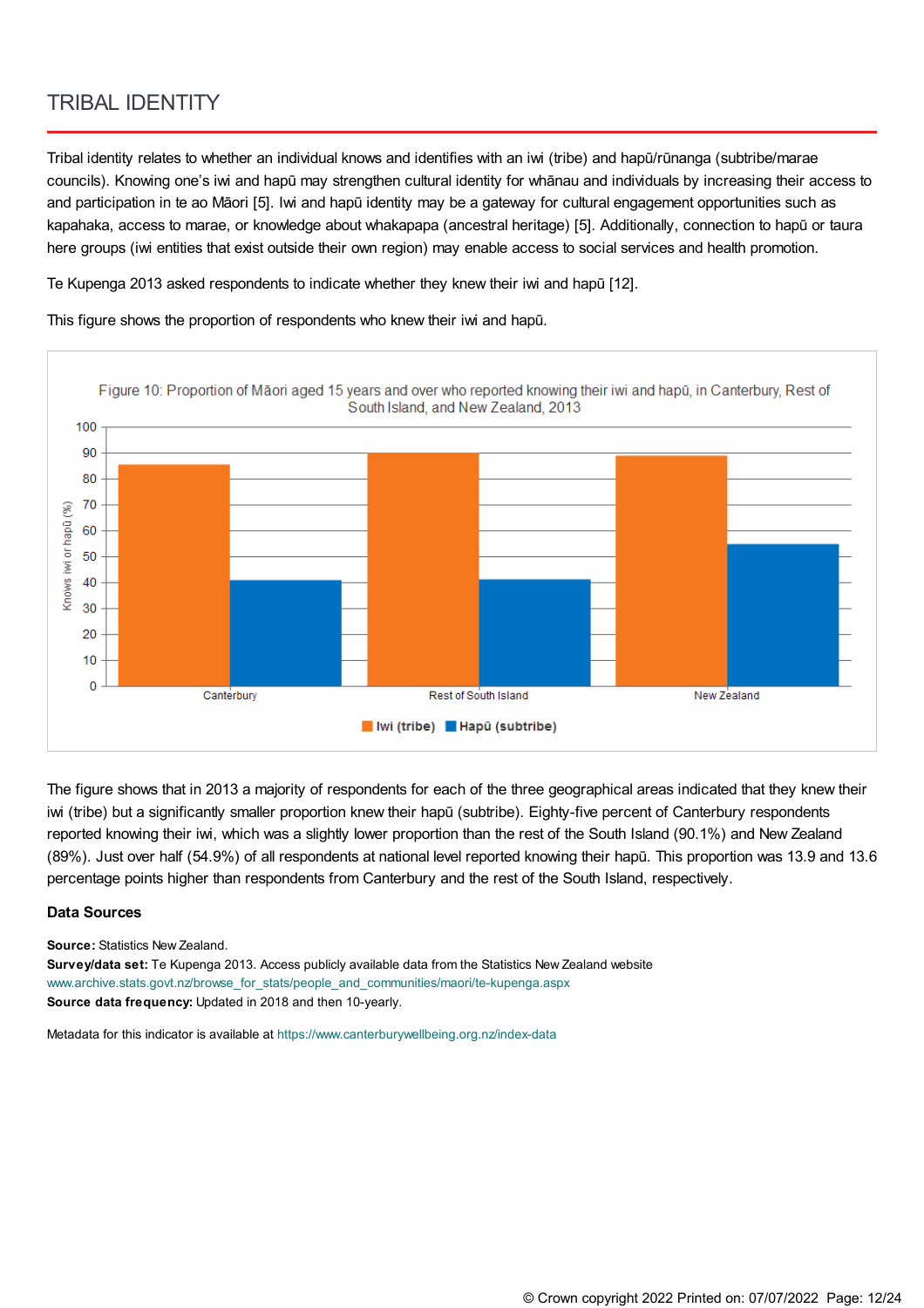### VISITED MARAE

A marae is an essential focal point for whānau, hapū or iwi to privilege te reo Māori and carry out cultural practices, traditions and hui (meetings) [5]. Visiting a marae can provide Māori with a greater cultural identity, cultural confidence and connection to whakapapa (ancestral knowledge) [5]. It also allows access to and participation in te ao Māori practices such as karakia (incantation), rongoā (medicine or remedy) and observance of tikanga me kawa (protocols and procedures) [5]. Additionally, some marae throughout New Zealand offer marae-based health clinics and health promotion programmes with focuses such as smoking cessation, nutrition, fitness, self-defence and first aid [5]. The marae is an important cultural resource which contributes to a secure Māori identity for individuals and whānau [5].

Te Kupenga 2013 asked those respondents who reported ever visiting a marae, if they had been to a marae in the last 12 months [12].

This indicator presents the proportion of respondents, among those who had ever visited a marae, reporting going to a marae in the previous 12 months.



The figure shows that in 2013, a third (33.6%) of Canterbury respondents who had ever visited a marae had visited one in the previous 12 months. This compares to 41.7 percent for the rest of the South Island and 58.2 percent for New Zealand overall.

#### **Data Sources**

**Source:** Statistics New Zealand.

**Survey/data set:** Te Kupenga 2013. Access publicly available data from the Statistics New Zealand website [www.archive.stats.govt.nz/browse\\_for\\_stats/people\\_and\\_communities/maori/te-kupenga.aspx](http://www.archive.stats.govt.nz/browse_for_stats/people_and_communities/maori/te-kupenga.aspx) **Source data frequency:** Updated in 2018 and then 10-yearly.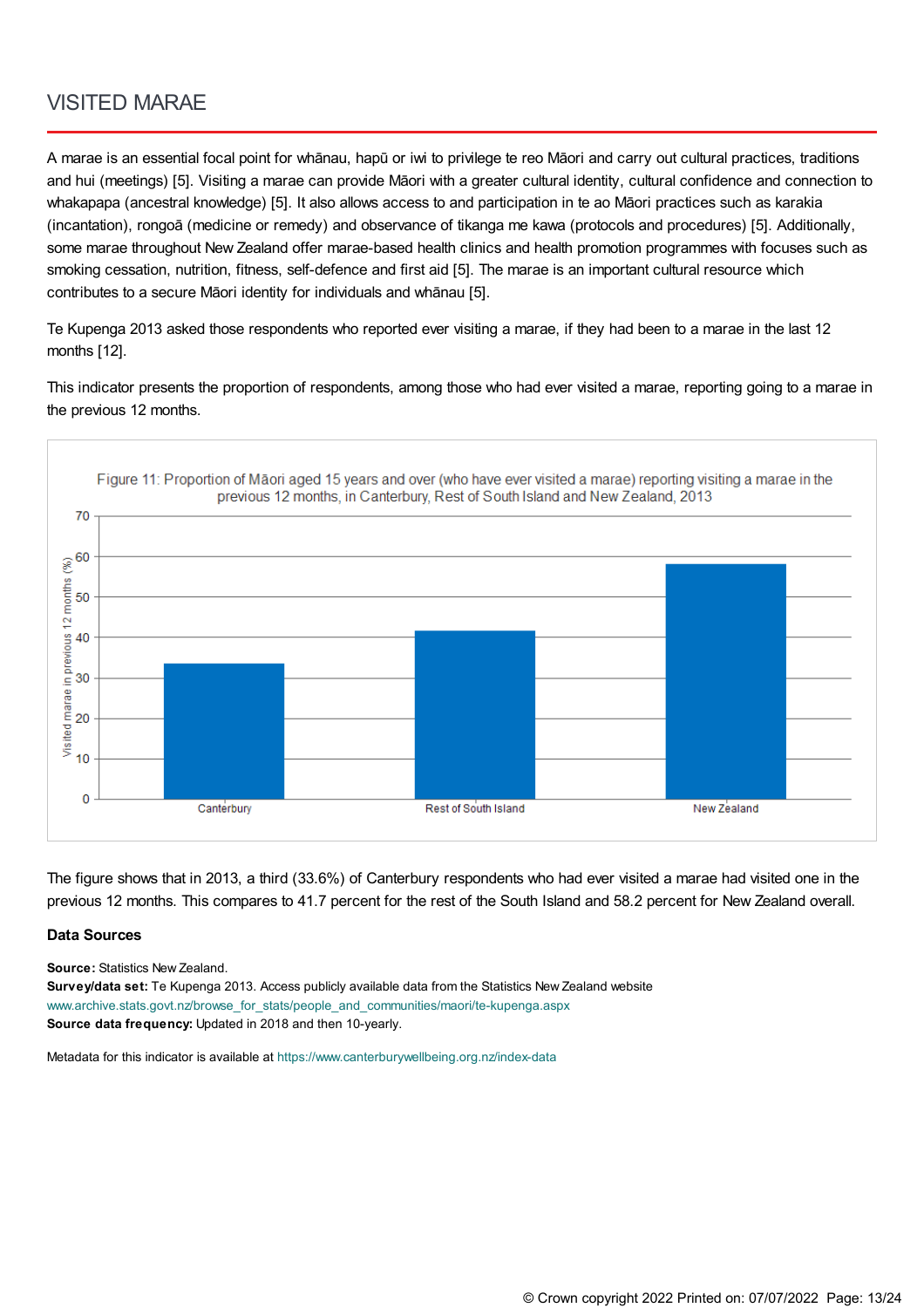## TŪRANGAWAEWAE CONNECTION

Tūrangawaewae literally means 'a place to stand', but more broadly might relate to where an individual or whānau comes from, either at present or historically [23]. For some Māori, a tūrangawaewae may be an ancestral or local marae, where they connect with the land and feel at home [23]. Having access to a marae as a tūrangawaewae may strengthen cultural identity, which has been demonstrated to benefit wellbeing [1].

Te Kupenga 2013 asked respondents if they have an ancestral marae that they think of as their tūrangawaewae (a place of cultural significance, where they feel they belong because their ancestors are from there) [12]. Those who responded 'yes' were asked how connected they felt to their tūrangawaewae. The question had five response options ranging from not at all connected to very strongly connected.

This indicator presents the proportion of respondents who reported feeling strongly/very strongly connected to their ancestral marae as tūrangawaewae.



In 2013, most respondents in Canterbury (53.6%), the rest of the South Island (61.4%) and New Zealand (67.1%) reported feeling strongly/very strongly connected to their ancestral marae as tūrangawaewae.

#### **Data Sources**

**Source:** Statistics New Zealand.

**Survey/data set:** Te Kupenga 2013. Access publicly available data from the Statistics New Zealand website [www.archive.stats.govt.nz/browse\\_for\\_stats/people\\_and\\_communities/maori/te-kupenga.aspx](http://www.archive.stats.govt.nz/browse_for_stats/people_and_communities/maori/te-kupenga.aspx) **Source data frequency:** Updated in 2018 and then 10-yearly.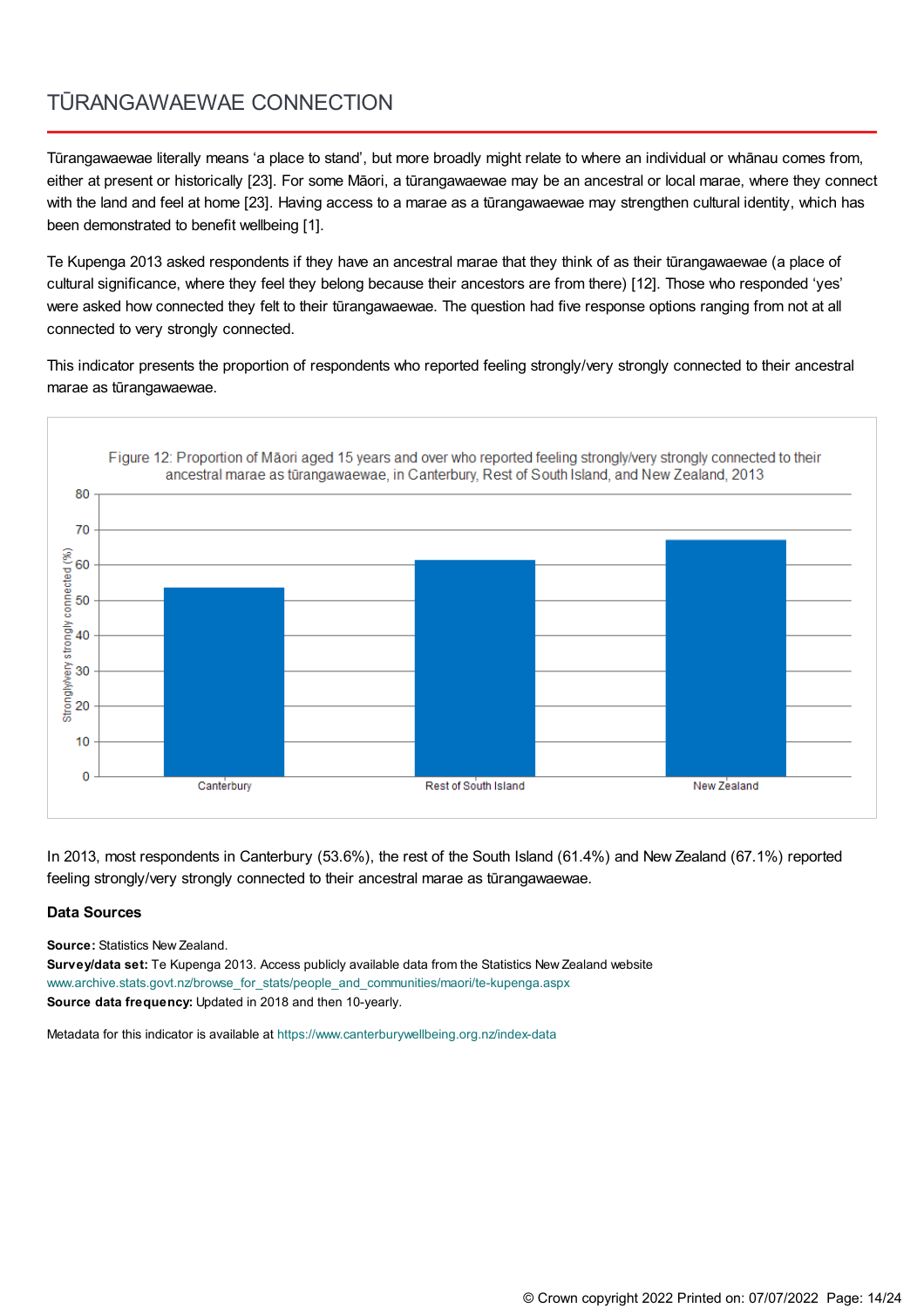### CULTURAL SUPPORT

Culture is recognised as a central determinant of health and wellbeing for many ethnic groups [24]. For Māori, having access to culture might refer to knowledge of cultural heritage, speaking te reo Māori or being on a marae. Although iwi, rūnanga and hapū might contribute to the provision of cultural support, whānau are recognised as being a major influencer of cultural identity and capacity [5]. Cultural norms and traditions, such as te reo and tikanga Māori, are inherited through families and passed down generations, just as land or possessions are [5]. Accessing whānau support with Māori cultural practices such as attending a tangihanga (funeral) or saying a karakia (incantation) is an important contributor to an individual's secure cultural identity, and by extension overall wellbeing.

Te Kupenga 2013 asked respondents how easy or hard it would be to find someone to help with cultural practices (such as going to a tangi, speaking at a hui, or blessing a taonga) [12]. The question had five response options ranging from very hard to very easy.

This indicator presents the proportion of respondents that reported it was very hard/hard, sometimes easy/sometimes hard, easy, or very easy to get whānau support with Māori cultural practices.



The figure shows that in 2013 similar proportions of respondents in Canterbury (31.2%), the rest of the South Island (32.5%) and New Zealand (32.9%) overall reported that it was very easy to get whānau support with Māori cultural practices, while a slightly smaller proportion reported that it was easy in all three geographical areas. Respondents from New Zealand overall had the lowest proportion (14.7%) reporting that it was hard/very hard to get whānau support with cultural practices, followed by Canterbury (20.5%) and the rest of the South Island (21.7%).

#### **Data Sources**

**Source:** Statistics New Zealand.

**Survey/data set:** Te Kupenga 2013. Access publicly available data from the Statistics New Zealand website [www.archive.stats.govt.nz/browse\\_for\\_stats/people\\_and\\_communities/maori/te-kupenga.aspx](http://www.archive.stats.govt.nz/browse_for_stats/people_and_communities/maori/te-kupenga.aspx) **Source data frequency:** Updated in 2018 and then 10-yearly.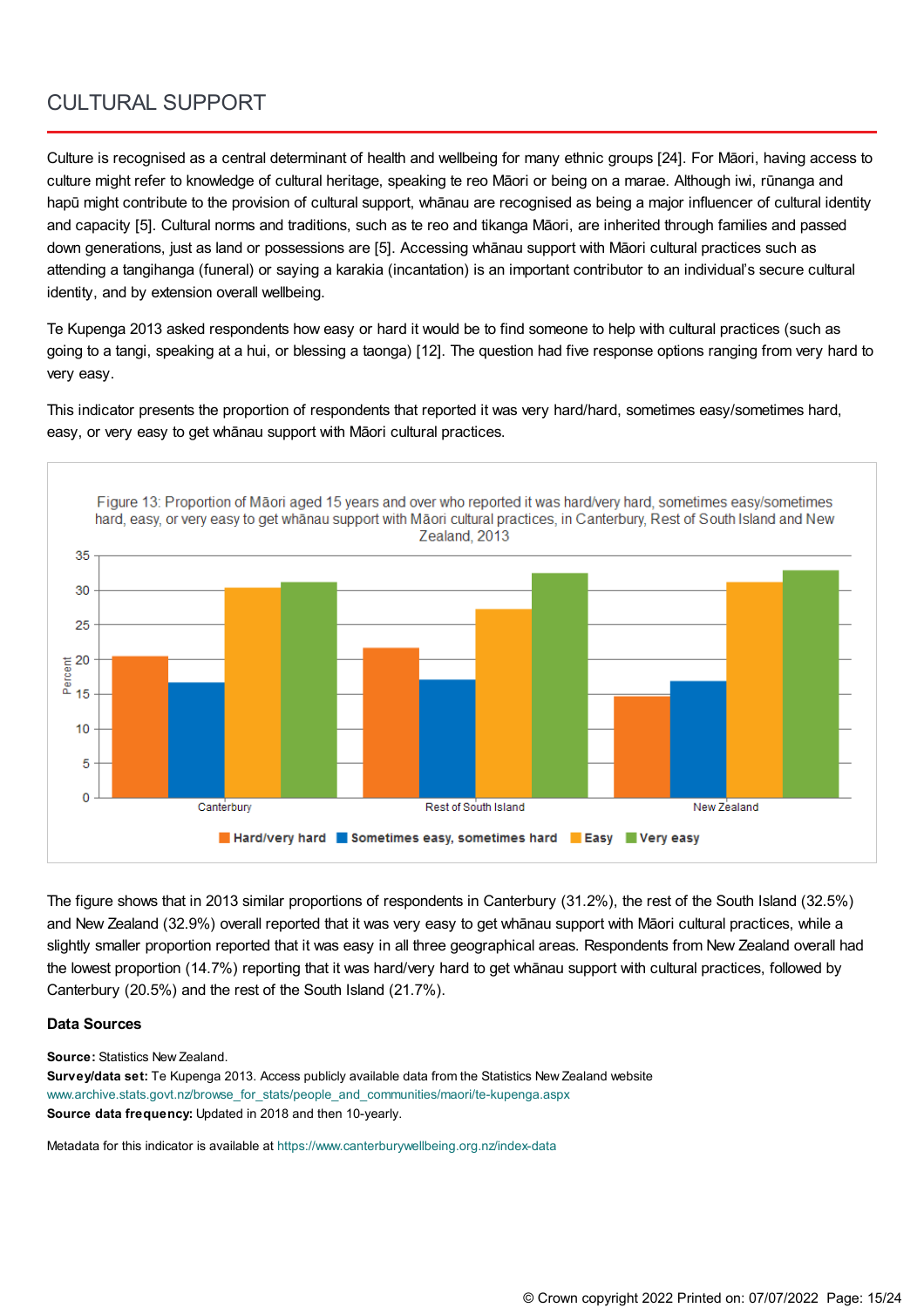### CULTURAL ENGAGEMENT

Cultural identity is strengthened when there is access to not only cultural heritage but also opportunities for cultural engagement, such as speaking te reo Māori or taking part in kapa haka [5]. Kapa haka, for example, has been identified as having strong links to culture and Māori identity, as well as providing a social, strengths-based environment for rangatahi (youth) [25].

Te Kupenga 2013 asked respondents how important it was to be involved in things to do with Māori culture. There were five response options, ranging from very important to not at all important [12].

This indicator presents the proportion of respondents who reported it was quite/very important to be engaged in Māori culture.



In 2013, just under a third (32.4%) of respondents from Canterbury reported it was quite/very important being engaged in Māori culture. The proportion was lowest for Canterbury, followed by the rest of the South Island (38.1%), and New Zealand overall (46.3%).

#### **Data Sources**

**Source:** Statistics New Zealand.

**Survey/data set:** Te Kupenga 2013. Access publicly available data from the Statistics New Zealand website [www.archive.stats.govt.nz/browse\\_for\\_stats/people\\_and\\_communities/maori/te-kupenga.aspx](http://www.archive.stats.govt.nz/browse_for_stats/people_and_communities/maori/te-kupenga.aspx) **Source data frequency:** Updated in 2018 and then 10-yearly.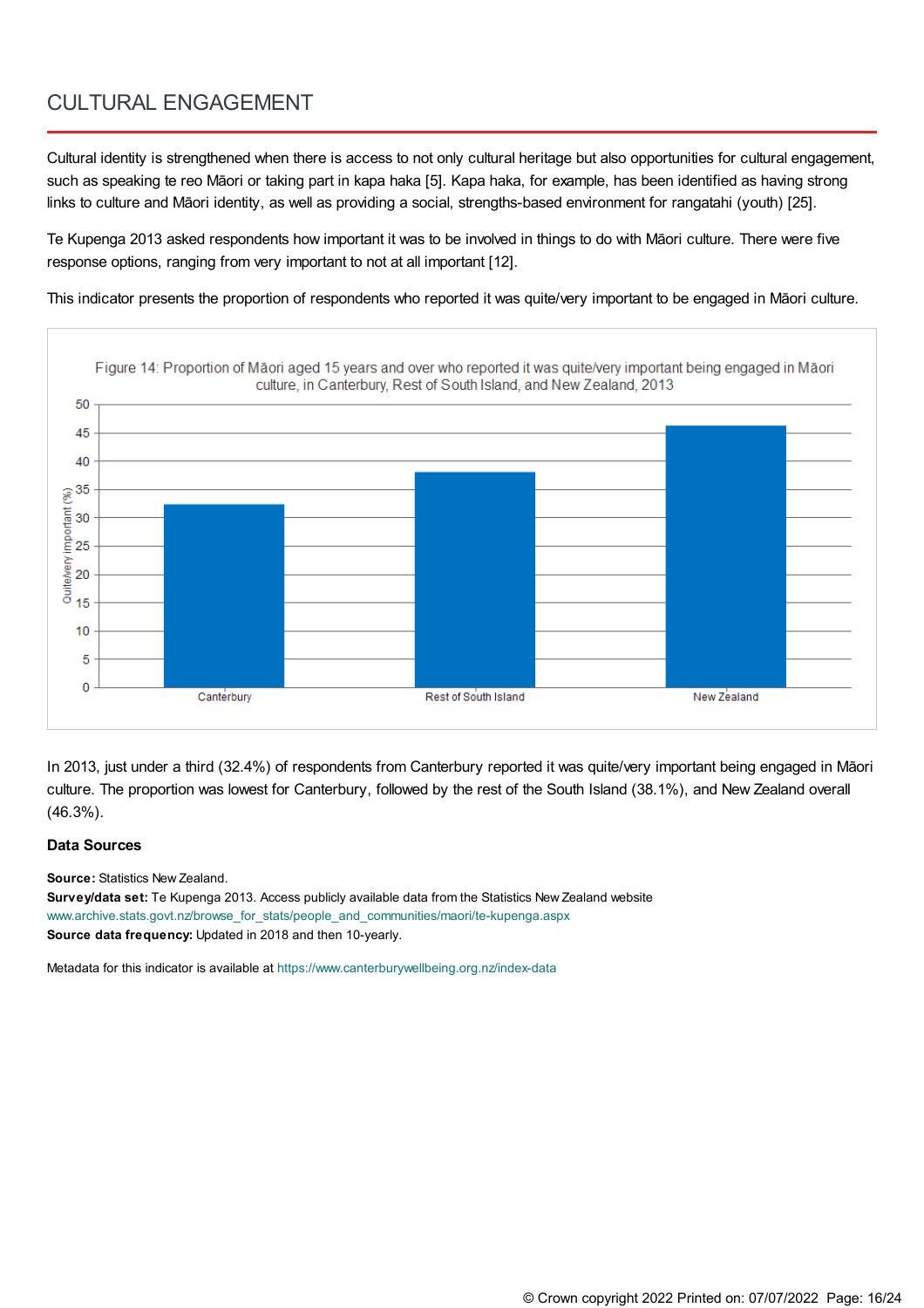### **SPIRITUALITY**

A Māori worldview recognises that wellbeing can be connected to unseen and unspoken energies [4]. Wairuatanga (spirituality) is threaded through Māori beliefs, values and practices [26] and is broadly defined as "connection with all aspects of the universe", such as the connection with whenua (land), the body and mind or a wider connection [3, 4]. From a Māori worldview, spirituality is essential to good health [3, 4]. As Māori spirituality has strong linkages with whenua (land), any harm caused to significant whenua such as maunga (mountain) and awa (river) might disrupt the wairua of Māori and impact their overall wellbeing [4].

Te Kupenga 2013 asked respondents how important spirituality was in their life. There were five response options ranging from not at all important to very important [12].

This indicator presents the proportion of respondents who reported that spirituality was quite/very important.



The figure shows that in 2013, Canterbury and the rest of the South Island had similar proportions of respondents who reported that spirituality was quite/very important to them, at 42 percent and 40 percent, respectively. The highest proportion, 48.7 percent, was recorded for New Zealand, overall.

#### **Data Sources**

**Source:** Statistics New Zealand.

**Survey/data set:** Te Kupenga 2013. Access publicly available data from the Statistics New Zealand website [www.archive.stats.govt.nz/browse\\_for\\_stats/people\\_and\\_communities/maori/te-kupenga.aspx](http://www.archive.stats.govt.nz/browse_for_stats/people_and_communities/maori/te-kupenga.aspx) **Source data frequency:** Updated in 2018 and then 10-yearly.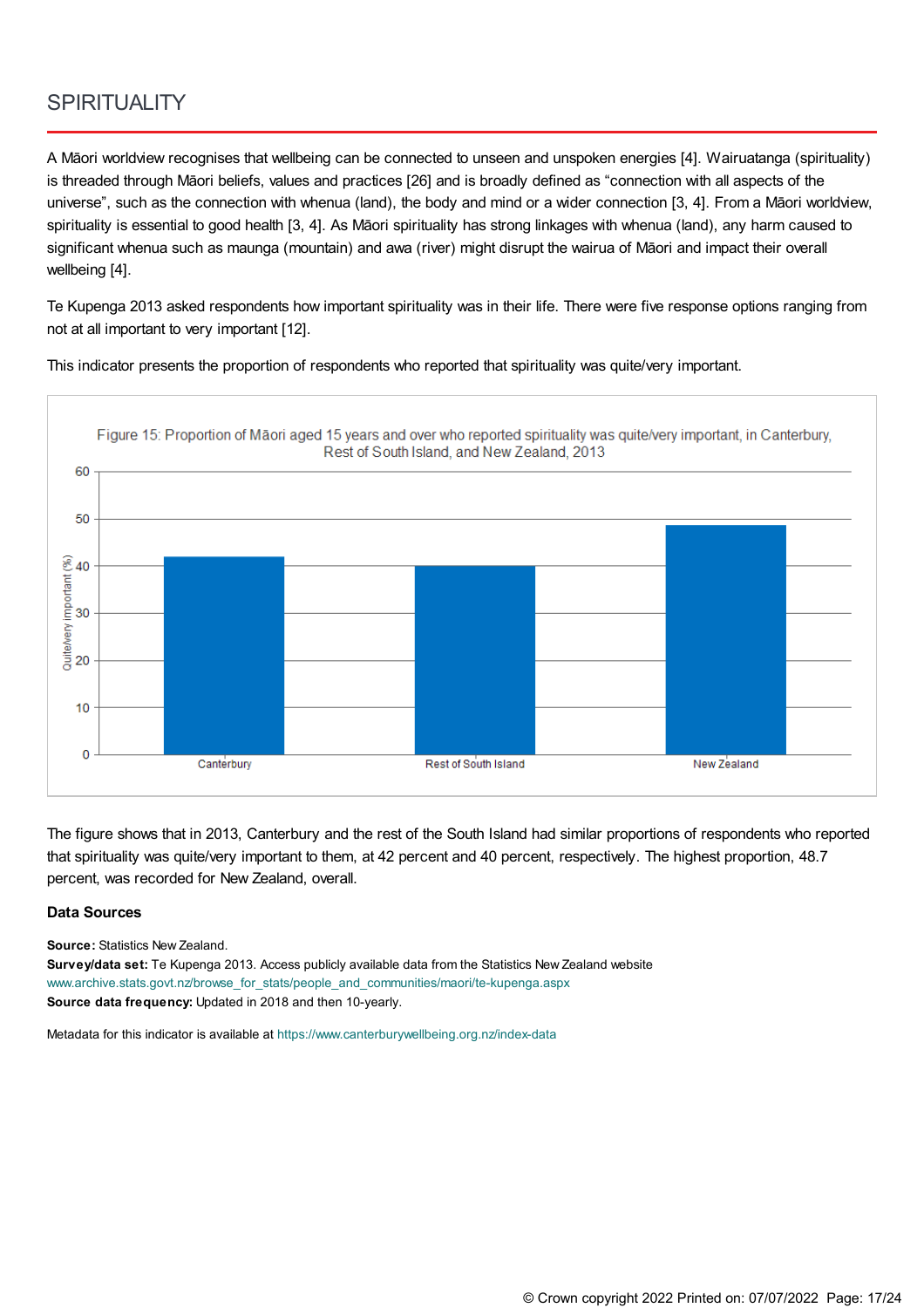### HOUSING QUALITY

Quality housing is an important determinant of health and wellbeing. Good quality housing is warm and dry and provides sufficient space and amenities for the occupants. New Zealand research has demonstrated that retrofitting housing with insulation and ventilation improves health outcomes for residents [27, 28]. Although satisfactory housing could refer to a number of aspects (e.g., space for extended family or close to local amenities), this indicator relates to physical housing quality.

The Canterbury Wellbeing Survey asked survey respondents to rate their satisfaction with the overall quality of the home in which they live (in terms of warmth, insulation, heating, moisture levels, and weather tightness). There were five response options ranging from very dissatisfied to very satisfied [10]. Note that this question was first included in 2017.

This indicator presents the proportion of Māori and non-Māori survey respondents reporting that they were satisfied/very satisfied with the overall physical quality of their home.

![](_page_17_Figure_4.jpeg)

The figure shows that from 2017 to 2019 the proportion of respondents satisfied or very satisfied with the quality of their home has increased slightly for both Māori and non-Māori. In 2018, a higher proportion of non-Māori respondents reported being satisfied or very satisfied (Māori 75.8%; non-Māori 78.7%). In 2019, 77.9 percent of Māori respondents and 80.4 percent of non-Māori respondents were satisfied with the quality of their home. There are no statistically significant differences between the proportions for non-Māori and Māori for the years 2017 to 2019.

#### **Data Sources**

**Source:** Canterbury District Health Board.

**Survey/data set:** Canterbury Wellbeing Survey to 2019. Access publicly available data from the Community and Public Health (Canterbury DHB) website [www.cph.co.nz/your-health/wellbeing-survey/](https://www.cph.co.nz/your-health/wellbeing-survey/)

**Source data frequency:** Annually.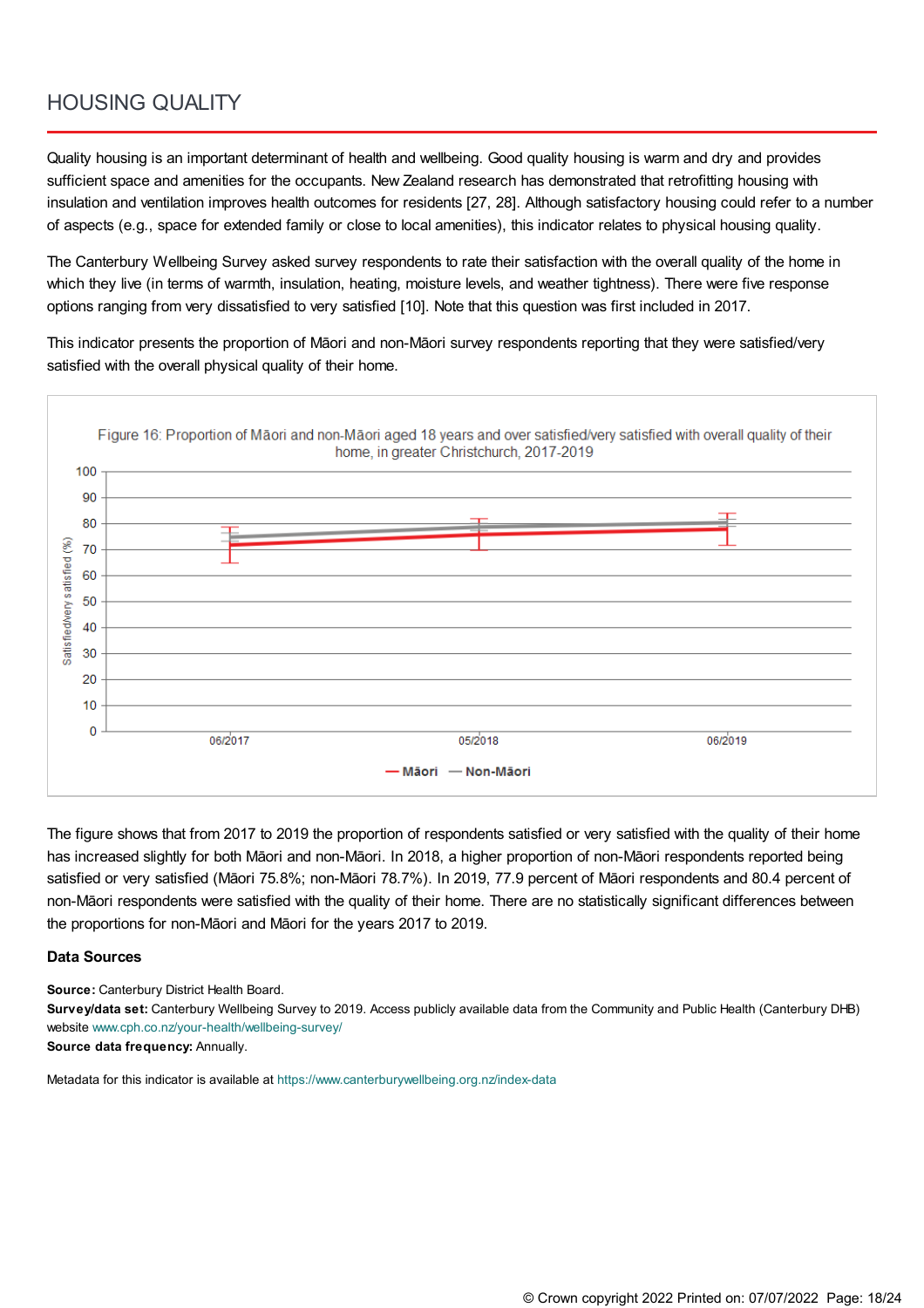### SATISFACTION WITH INCOME

Having sufficient household income contributes substantially to a family's wellbeing. With an adequate income, a household can access essential goods and services such as quality housing, transport, food, health services, and education. An adequate household income also enables participation in social and recreational activities in the community. Within the Whānau Ora framework, economic security and successful wealth creation is one of the major goals for whānau [6]. Reaching this goal would ensure whānau were able to afford essential everyday items and participate within society.

The Canterbury Wellbeing Survey asked respondents to rate their satisfaction with how well their total household income met their everyday needs (for things such as accommodation, food and clothing) [10]. Note that this question was first included in 2017.

This indicator presents the proportion of Māori and non-Māori survey respondents satisfied/very satisfied that their household income meets their everyday needs.

![](_page_18_Figure_4.jpeg)

This figure shows that in 2017, 2018, and 2019 a higher proportion of non-Māori respondents reported being satisfied or very satisfied that their household income met their everyday needs. The proportion for Māori has increased from 59 percent in 2017 to 61.5 percent in 2019, and the proportion for non-Māori has increased from 67.8 percent in 2017 to 70 percent in 2019. However, there are no statistically significant differences between the proportions for non-Māori and Māori for the years 2017 to 2019.

#### **Data Sources**

**Source:** Canterbury District Health Board.

**Survey/data set:** Canterbury Wellbeing Survey to 2019. Access publicly available data from the Community and Public Health (Canterbury DHB) website [www.cph.co.nz/your-health/wellbeing-survey/](https://www.cph.co.nz/your-health/wellbeing-survey/)

**Source data frequency:** Annually.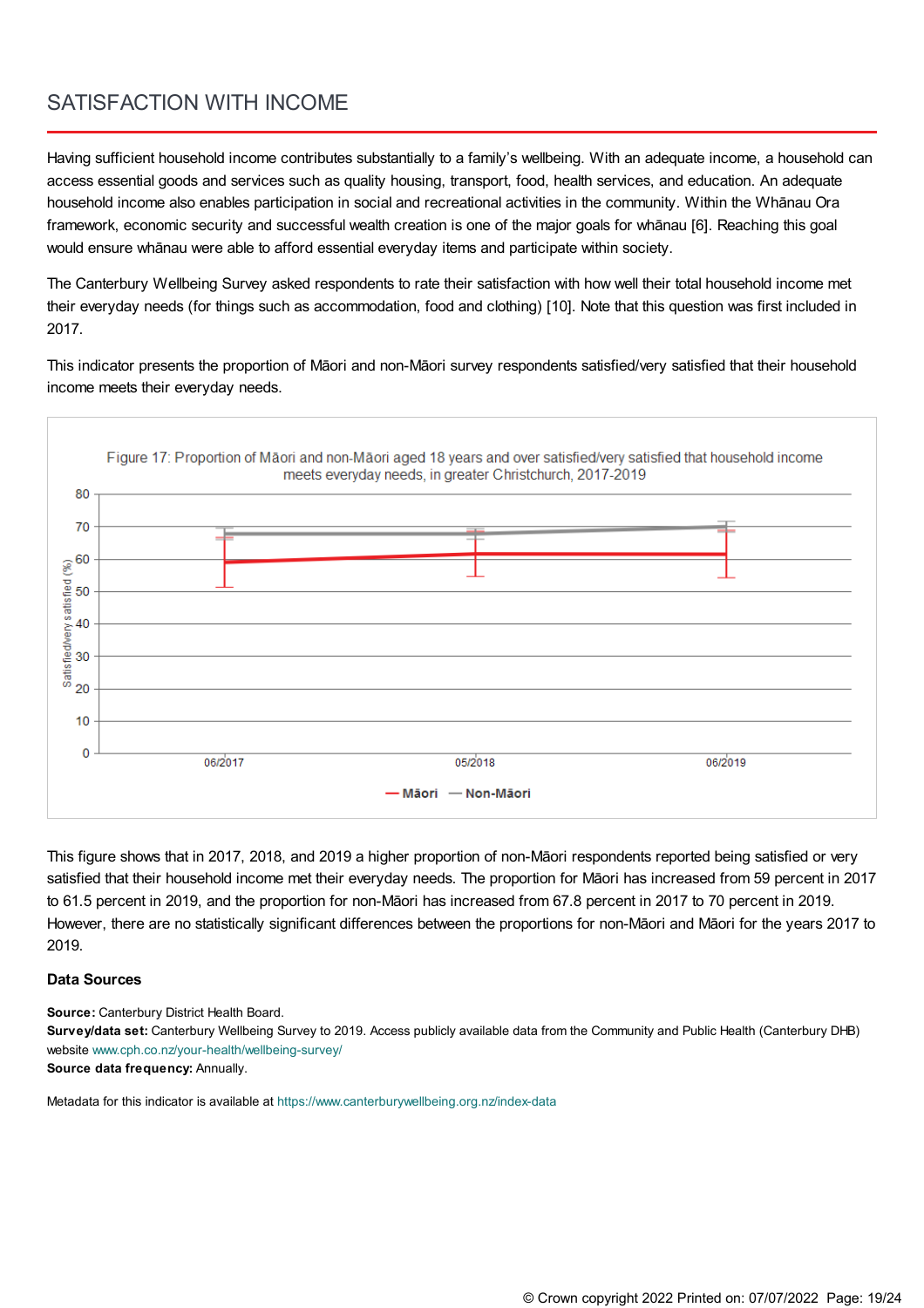## ACCESS TO TRANSPORT

Transport systems and infrastructure (including public transport) influence health and wellbeing by enabling access to other important resources, such as employment, education, social and healthcare services. Transport is also important to cultural identity as it enables access to cultural activities and sites [29]. Owning a car has been identified by some Māori as allowing them to have mana motuhake (independence) to participate in wider society and maintain contact with whānau [29].

The Canterbury Wellbeing Survey asked respondents to rate their satisfaction with their ease of access to suitable transport to daily activities [10]. There were five response options ranging from very dissatisfied to very satisfied. Note that this question was first included in 2017.

This indicator presents the proportion of Māori and non-Māori survey respondents that were satisfied/very satisfied with their ease of access to suitable transport to daily activities.

![](_page_19_Figure_4.jpeg)

The figure shows that in 2017, a higher proportion of Māori respondents reported being satisfied or very satisfied with their ease of access to transport (Māori 85.9%; non-Māori 79.7%). In 2018, the proportion in both groups dropped, with the proportion for non-Māori (72.4%) being similar to the proportion for Māori (71.8%). In 2019, the proportion of Māori and non-Māori respondents who reported being satisfied or very satisfied with their ease of access to transport increased (Māori 78.4%; non-Māori 80.1%). There are no statistically significant differences between the proportions for non-Māori and Māori for the years 2017 to 2019.

#### **Data Sources**

**Source:** Canterbury District Health Board.

**Survey/data set:** Canterbury Wellbeing Survey to 2019. Access publicly available data from the Community and Public Health (Canterbury DHB) website [www.cph.co.nz/your-health/wellbeing-survey/](https://www.cph.co.nz/your-health/wellbeing-survey/)

**Source data frequency:** Annually.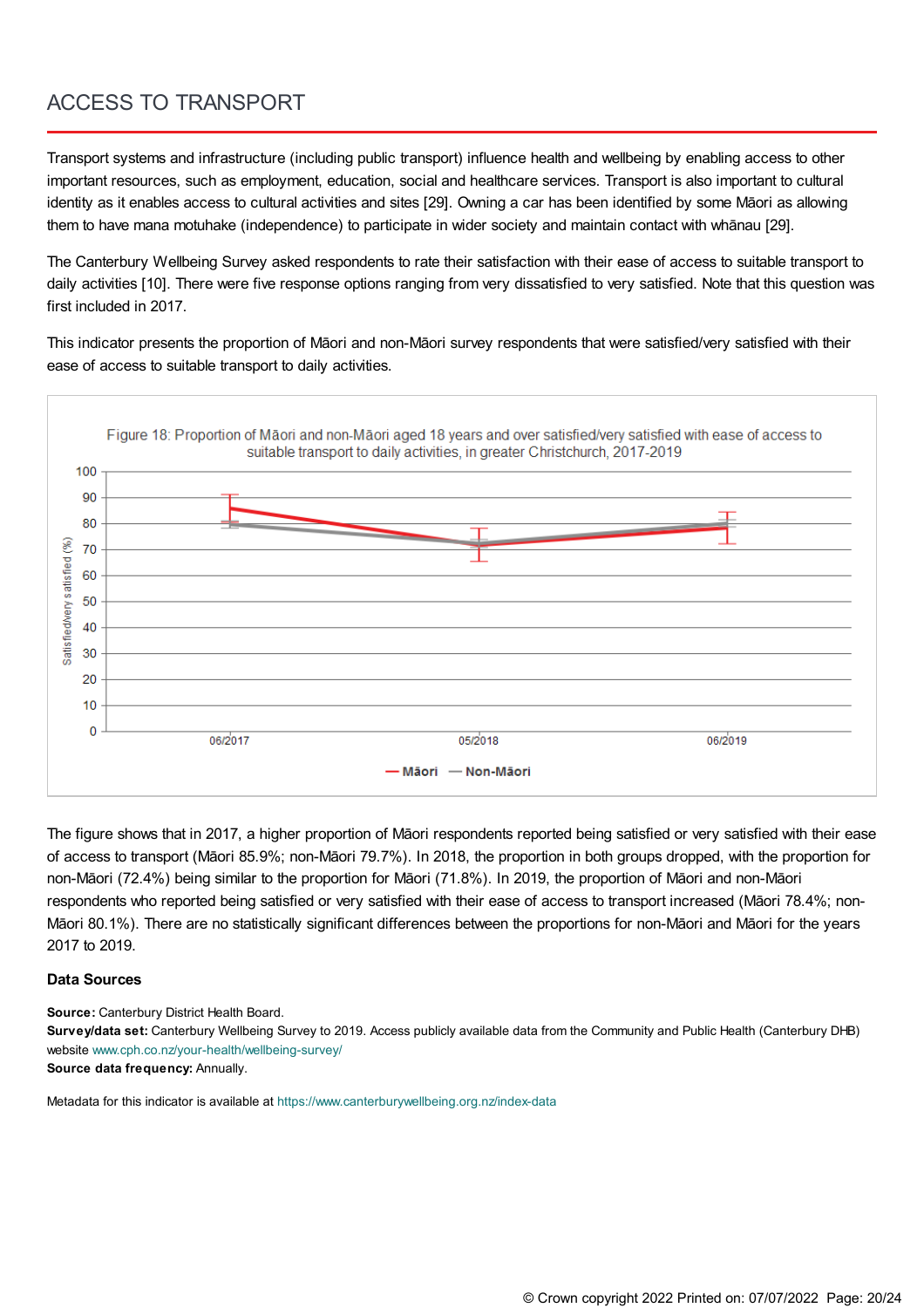### ACCESS TO NATURAL ENVIRONMENT

The natural environment is essential to the wellbeing and identity of Māori as part of their whakapapa (genealogy) and the bond of kinship between all things [30]. Ensuring access to a healthy and clean natural environment (e.g., rivers, lakes, mountains, green spaces) positively affects wellbeing. For example, having access to fish from a clean local body of water provides a healthy and fresh kai option for whānau. In 2014, the government recognised the strong links between Māori wellbeing and a clean environment when Wai Ora (healthy environments) became a leading priority in He Korowai Oranga: Māori Health Strategy [31].

The Canterbury Wellbeing Survey asked respondents to rate their satisfaction with their ease of access to the natural environment, broadly defined as "access to rivers, lakes, beaches, wildlife, areas, parks, and walking tracks" [10]. There were five response options ranging from very dissatisfied to very satisfied. Note that this question was first included in 2017.

This indicator presents the proportion of Māori and non-Māori survey respondents who reported being satisfied/very satisfied with their ease of access to the natural environment.

![](_page_20_Figure_4.jpeg)

In 2017, 82.3 percent of Māori respondents reported being satisfied or very satisfied with their ease of access to the natural environment, which was slightly higher than the proportion for non-Māori (80.7%). In 2018, the proportion for Māori dropped to 74.3 percent, while the proportion for non-Māori remained stable (80.5%). In 2019, the proportion of Māori respondents who reported being satisfied or very satisfied with their access to the natural environment has increased and converged slightly with the non-Māori proportion (80.4 % and 84.4%, respectively). There are no statistically significant differences between the proportions for non-Māori and Māori for the years 2017 to 2019.

#### **Data Sources**

**Source:** Canterbury District Health Board.

**Survey/data set:** Canterbury Wellbeing Survey to 2019. Access publicly available data from the Community and Public Health (Canterbury DHB) website [www.cph.co.nz/your-health/wellbeing-survey/](https://www.cph.co.nz/your-health/wellbeing-survey/)

**Source data frequency:** Annually.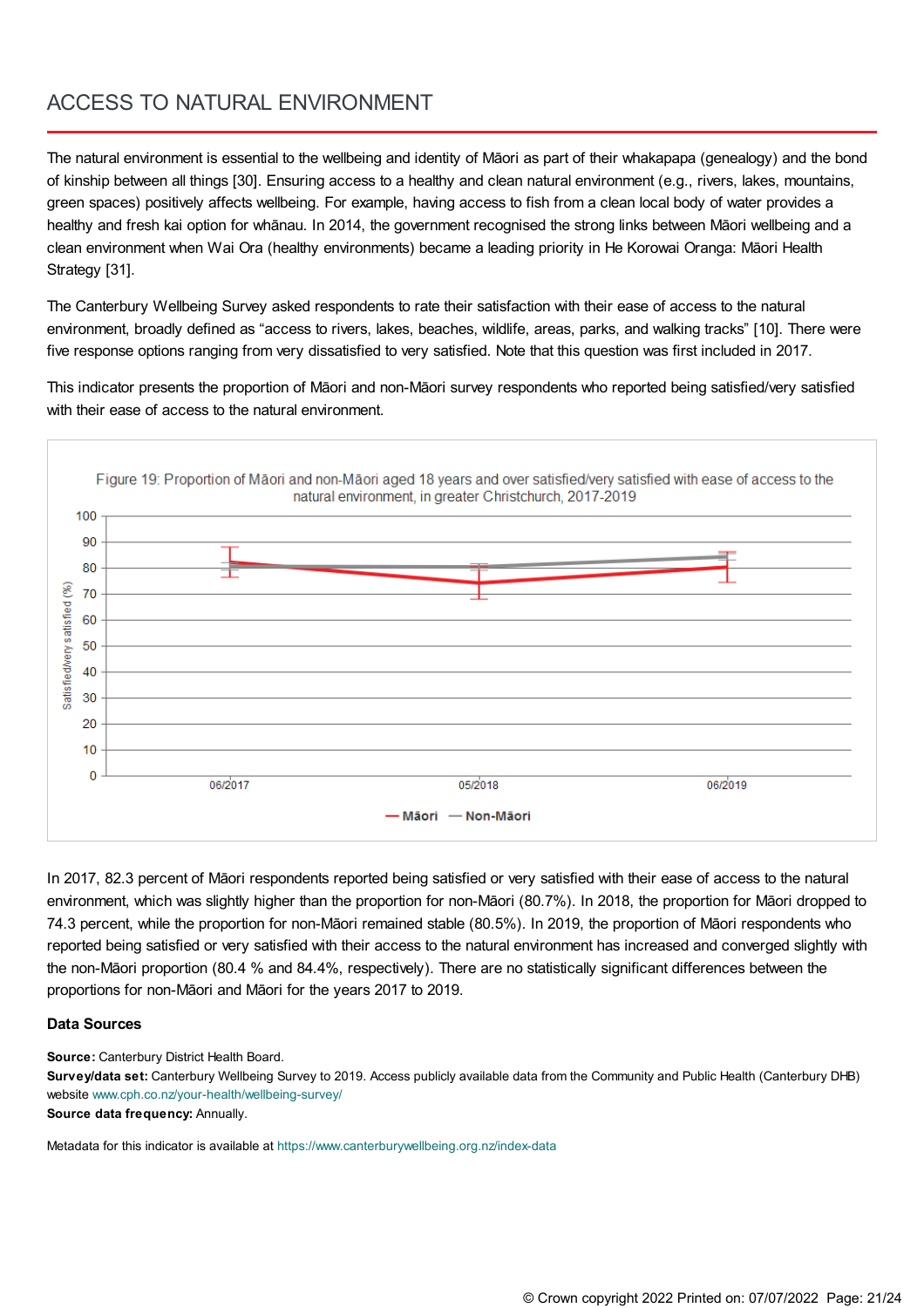#### **REFERENCES**

- **1** Durie M (2006) Measuring Māori Wellbeing. New Zealand Treasury guest lecture series. Wellington.
- **2** Durie M (1999) Te Pae Māhutonga: A model for Māori health promotion. *Health Promotion Forum of New Zealand Newsletter* 49: 5.
- Kingi TK, Durie M, Elder H, Tapsell R, Lawrence M, et al. (2018) *Maea te Toi Ora: Māori Health Transformations*. Wellington: Huia **3** Publishers.
- **4** Durie M (1998) *Whaiora: Māori health development*. Auckland: Oxford University Press.
- **5** Durie M (2001) *Mauri Ora: The Dynamics of Māori Health*. Auckland: Oxford University Press.
- **6** Te Puni Kōkiri (2018) *Whānau Ora Annual Summary Report: 1 July 2016 - 30 June 2017*.
- 7 Pevalin D, Rose D (2004) Investigating the links between social capital and health using the British Household Panel Survey. Essex: Institute for Social and Economic Research, University of Essex.
- Elliott J, Gale CR, Parsons S, Kuh D, HALCyon Study Team (2014) Neighbourhood cohesion and mental wellbeing among older adults: A **8** mixed methods approach. *Social Science & Medicine* 107: 44-51.
- Robinson D, Williams T (2001) Social capital and voluntary activity: Giving and sharing in Māori and non-Māori society. *Social Policy* **9** *Journal of New Zealand/Te Puna Whakaaro* 52.
- 10 Canterbury DHB (2019) Canterbury Wellbeing Survey: Report prepared by Nielsen for the Canterbury District Health Board and partnering *agencies*. Christchurch: Canterbury District Health Board.
- **11** Social Policy Evaluation and Research Unit (2017) *Subjective whānau wellbeing in Te Kupenga*. Wellington: Superu.
- **12** Statistics New Zealand (2013) *Te Kupenga 2013: A survey of Māori well-being questionnaire*. Wellington: Statistics New Zealand.
- 13 Statistics New Zealand (2015) Ngā tohu o te ora: The determinants of life satisfaction for Māori 2013. Wellington: Statistics New Zealand.
- **14** Statistics New Zealand (2018) *New Zealand Census of Population and Dwellings: individual form*. Wellington: Statistics New Zealand.
- **15** Social Policy Evaluation and Research Unit (2017) *Families and whānau status report*. Wellington: Superu.
- Kingi TK, Durie M, Durie M, Cunningham C, Borman B, et al. (2014) *Te Puawaitanga o Ngā Whānau: Six Markers of Flourishing Whānau*. **16** Palmerston North: Massey University.
- 17 Fayers P, Hays R (2005) Assessing quality of life in clinical trials: methods and practice (2nd edition). New York: Oxford University Press.
- 18 Reid J, Varona, G, Fisher, M, & Smith, C. (2016) Understanding Māori 'lived'culture to determine cultural connectedness and wellbeing. *Journal of Population Research* 33: 31-49s.
- 19 Muriwai E, Houkamau CA, Sibley CG (2015) Culture as cure? The protective function of Māori cultural efficacy on psychological distress. *New Zealand Journal of Psychology* 44: 14.
- **20** Ministry of Social Development (2016) *The social report 2016: Te pūrongo oranga tangata*. Wellington: Ministry of Social Development.
- **21** Māori party (2016) \$34.6m to support Te Reo Māori revival. Accessed 15 November 2018 from www.maoriparty.org
- **22** Chrisp S (2005) Māori Intergenerational Language Transmission. *International Journal of the Sociology of Language* 2005: 149-181.
- **23** Te Ahukaramū Charles Royal (2007) Story: Papatūānuku the land. Te Ara: the Encyclopedia of New Zealand
- 24 National Advisory Committee on Health and Disability (1998) The social, cultural, and economic determinants of health in New Zealand: action to improve health. Wellington: National Health Committee.
- Te Kotahi Research Institute: Waikato University (2014) Ngā Hua a Tāne Rore: the Benefits of Kapa Haka Manatū Taonga Ministry for **25** Culture and Heritage & Te Matatini.
- Kennedy V, Cram F, Paipa K, Pipi K, Baker M (2015) Wairua and cultural values in evaluation. *Evaluation Matters-He take tō te* **26** *aromatawai* 1: 83-111.
- 27 Howden-Chapman P, Matheson A, Crane J, Viggers H, Cunningham M, et al. (2007) Effect of insulating existing houses on health inequality: cluster randomised study in the community. *Bristish Medical Journal* 334: 460-464.
- Baker M, Zhang J, Keall M, Howden-Chapman P (2011) *Health Impacts of the Healthy Housing Programme on Housing New Zealand* **28** *Tenants: 2004-2008*. Wellington: He Kainga Oranga, University of Otago.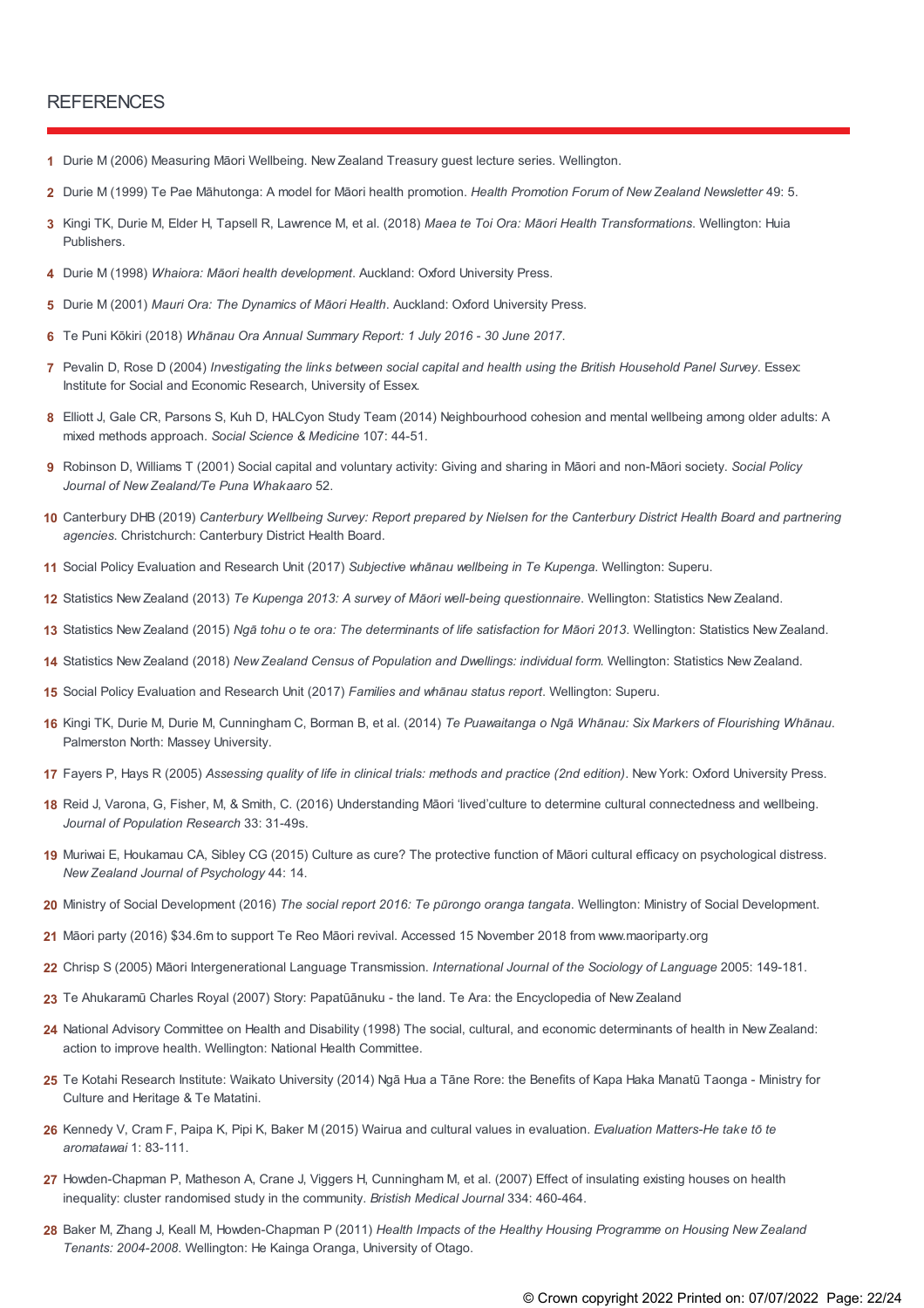- 29 Raerino K, Macmillan AK, Jones RG (2013) Indigenous Māori perspectives on urban transport patterns linked to health and wellbeing. *Health and Place* 23: 54-62.
- 30 Waitangi Tribunal (2011) Ko Aotearoa tēnei : a report into claims concerning New Zealand law and policy affecting Māori culture and *identity. Te taumata tuatahi. (Waitangi Tribunal report)*. Wellington: Legislation Direct.
- **31** Ministry of Health (2014) *The guide to He Korowai Oranga: Māori Health Strategy*. Wellington: Ministry of Health.